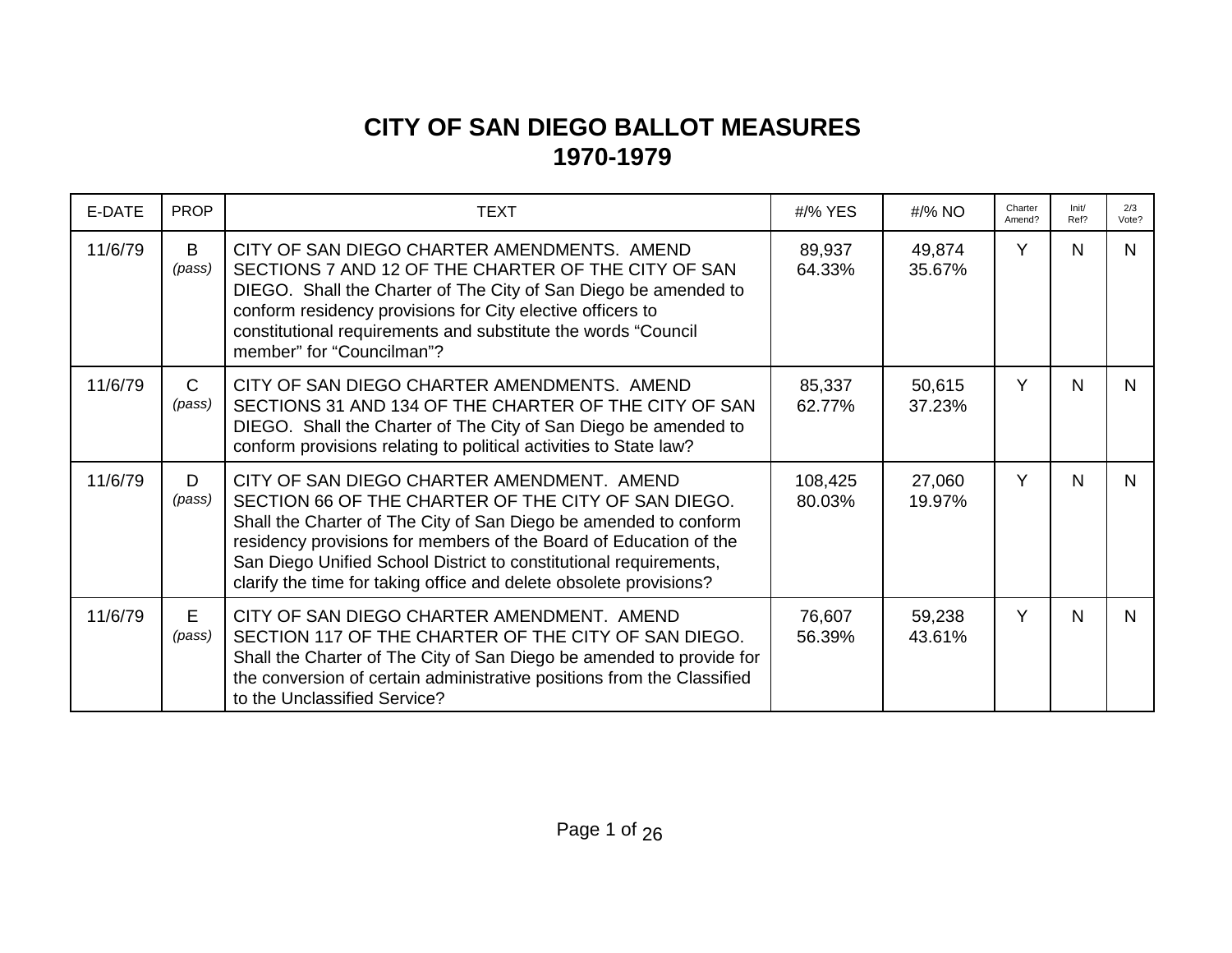| E-DATE  | <b>PROP</b> | TEXT                                                                                                                                                                                                                                                                                                                                                                                                                                                                                                                                                                                                               | #/% YES          | #/% NO           | Charter<br>Amend? | Init/<br>Ref? | 2/3<br>Vote? |
|---------|-------------|--------------------------------------------------------------------------------------------------------------------------------------------------------------------------------------------------------------------------------------------------------------------------------------------------------------------------------------------------------------------------------------------------------------------------------------------------------------------------------------------------------------------------------------------------------------------------------------------------------------------|------------------|------------------|-------------------|---------------|--------------|
| 9/18/79 | A<br>(fail) | CITY OF SAN DIEGO CHARTER AMENDMENTS. AMEND<br>SECTIONS 70 AND 130 OF THE CHARTER OF THE CITY OF SAN<br>DIEGO. Shall the Charter of The City of San Diego be amended to<br>permit the City Council to enter into an agreement with any<br>recognized employee organization which provides for a schedule of<br>compensation for two consecutive fiscal years, provided that the first<br>year of any such agreement shall be an even numbered calendar<br>year and further, provided that the Council shall incorporate the<br>agreed upon schedule of compensation in the appropriate annual<br>salary ordinance? | 49,024<br>35.48% | 89,160<br>64.52% | Y                 | N             | N            |
| 9/18/79 | B<br>(pass) | RATIFICATION OF ORDINANCE NO. 12685 (NEW SERIES). Shall<br>Ordinance No. 12685 (New Series) entitled "AN ORDINANCE<br>AUTHORIZING THE LEASE OR SALE OF CERTAIN PORTIONS<br>OF PUEBLO LOTS 1316, 1317, 1318, 1321, 1351, 1353 AND 1355<br>OF THE PUEBLO LANDS OF SAN DIEGO, PROVIDED THAT ALL<br>PROCEEDS FROM SUCH LEASES OR SALES BE UTILIZED TO<br>FINANCE POLICE SUBSTATIONS AND OTHER PERMANENT<br>IMPROVEMENTS FOR POLICE PURPOSES" adopted by this<br>Council of The City of San Diego by ratified?                                                                                                          | 79,985<br>57.10% | 60,097<br>42.90% | N                 | N             | N.           |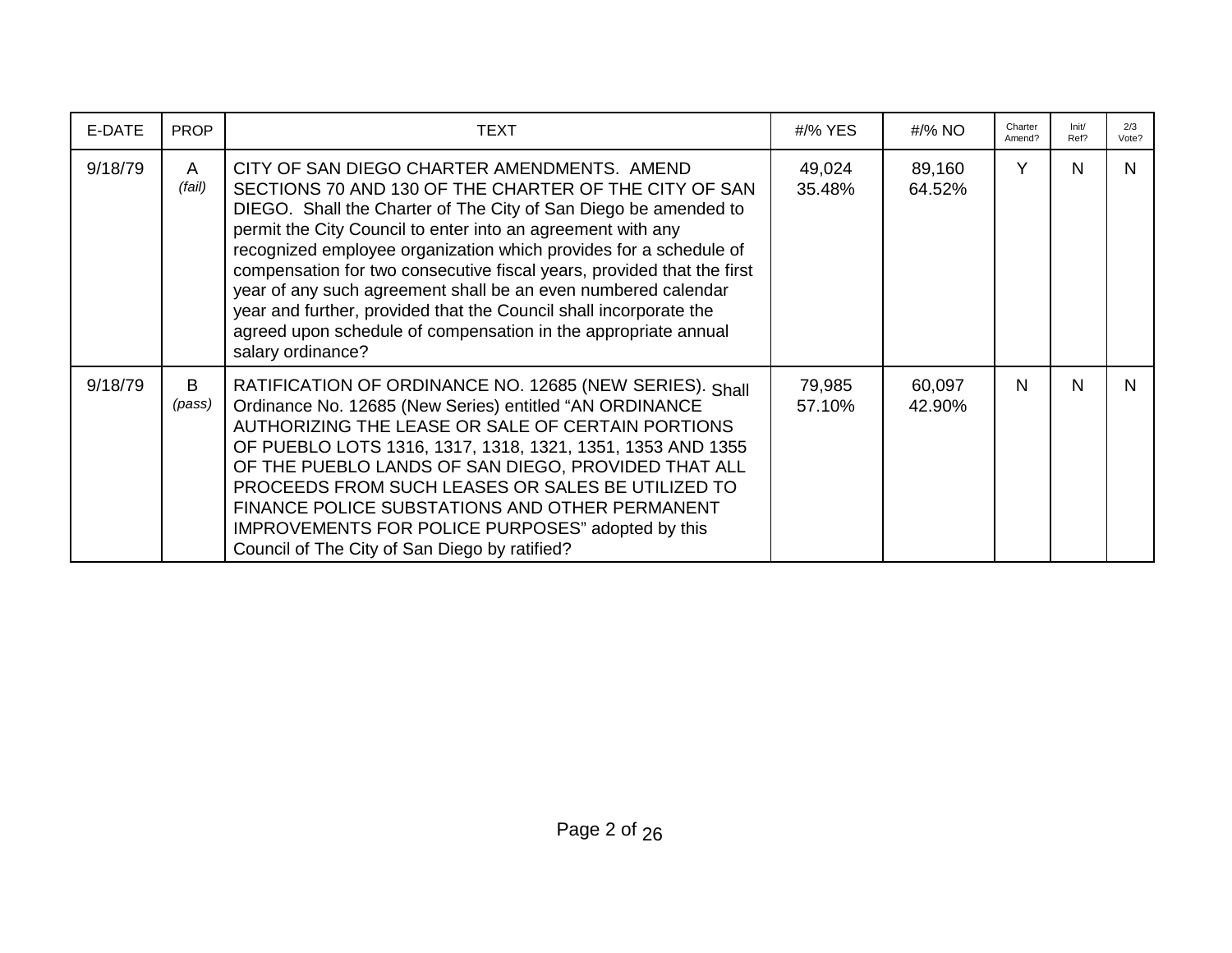| E-DATE  | <b>PROP</b>            | <b>TEXT</b>                                                                                                                                                                                                                                                                                                                                                                                                                                                                                                                                                                                                                                                                                                                                                                                                                                                                                                                                                                                                                                                                                                                                                                                                                                                                                                                                        | #/% YES           | #/% NO           | Charter<br>Amend? | Init/<br>Ref? | 2/3<br>Vote? |
|---------|------------------------|----------------------------------------------------------------------------------------------------------------------------------------------------------------------------------------------------------------------------------------------------------------------------------------------------------------------------------------------------------------------------------------------------------------------------------------------------------------------------------------------------------------------------------------------------------------------------------------------------------------------------------------------------------------------------------------------------------------------------------------------------------------------------------------------------------------------------------------------------------------------------------------------------------------------------------------------------------------------------------------------------------------------------------------------------------------------------------------------------------------------------------------------------------------------------------------------------------------------------------------------------------------------------------------------------------------------------------------------------|-------------------|------------------|-------------------|---------------|--------------|
| 9/18/79 | $\mathsf{C}$<br>(pass) | ADVISING THE GOVERNOR AND THE LEGISLATURE OF THE<br>STATE OF CALIFORNIA OF THE WILL OF THE PEOPLE OF THE<br>CITY OF SAN DIEGO TO HAVE ENACTED INTO LAW A<br>REALLOCATION OF EXISTING SALES AND USE TAXES. Should<br>the Governor and Legislature of the State of California be advised<br>that: It is the will of the people of the City of San Diego that the<br>Governor and the Legislature apportion the existing six cents state<br>sales and use tax so that two cents rather than the present one cent<br>be allocated to be used by cities and counties for priority local<br>services rather than by the state for state services or to the state<br>surplus.<br>It is understood that if the Governor and Legislature so act, any funds<br>resulting therefrom which would cause the city to exceed a spending<br>limit imposed by a vote of the people of the City of San Diego or the<br>State of California shall, in accordance with the provisions of Section<br>77 of the City Charter, be returned to the people or expended for<br>capital improvements.<br>Further, it is the will of the people that the Governor and Legislature<br>enact such allocation into law by no later than the first of May 1980,<br>to avoid the unnecessary enactment by the people through the<br>initiative process to cure legislative default. | 102,350<br>72.79% | 38,263<br>27.21% | N                 | N             | N            |
| 9/18/79 | D<br>(fail)            | Shall the City enter into an agreement with the United States<br>Department of the Navy to return to the City, all right, title and<br>interest in all land within Balboa Park presently used for Naval<br>Hospital facilities in exchange for a leasehold interest of fifty (50)<br>years, with a twenty-five (25) year option to renew, in an equal<br>amount of land in the park, including approximately 40 acres of<br>generally undeveloped Balboa Park property located in the Florida<br>Canyon area, north and east of the present Naval Hospital facilities,<br>for the purpose of developing new Naval Hospital facilities?                                                                                                                                                                                                                                                                                                                                                                                                                                                                                                                                                                                                                                                                                                             | 89,897<br>61.32%  | 56,712<br>38.68% | N                 | N             | Y            |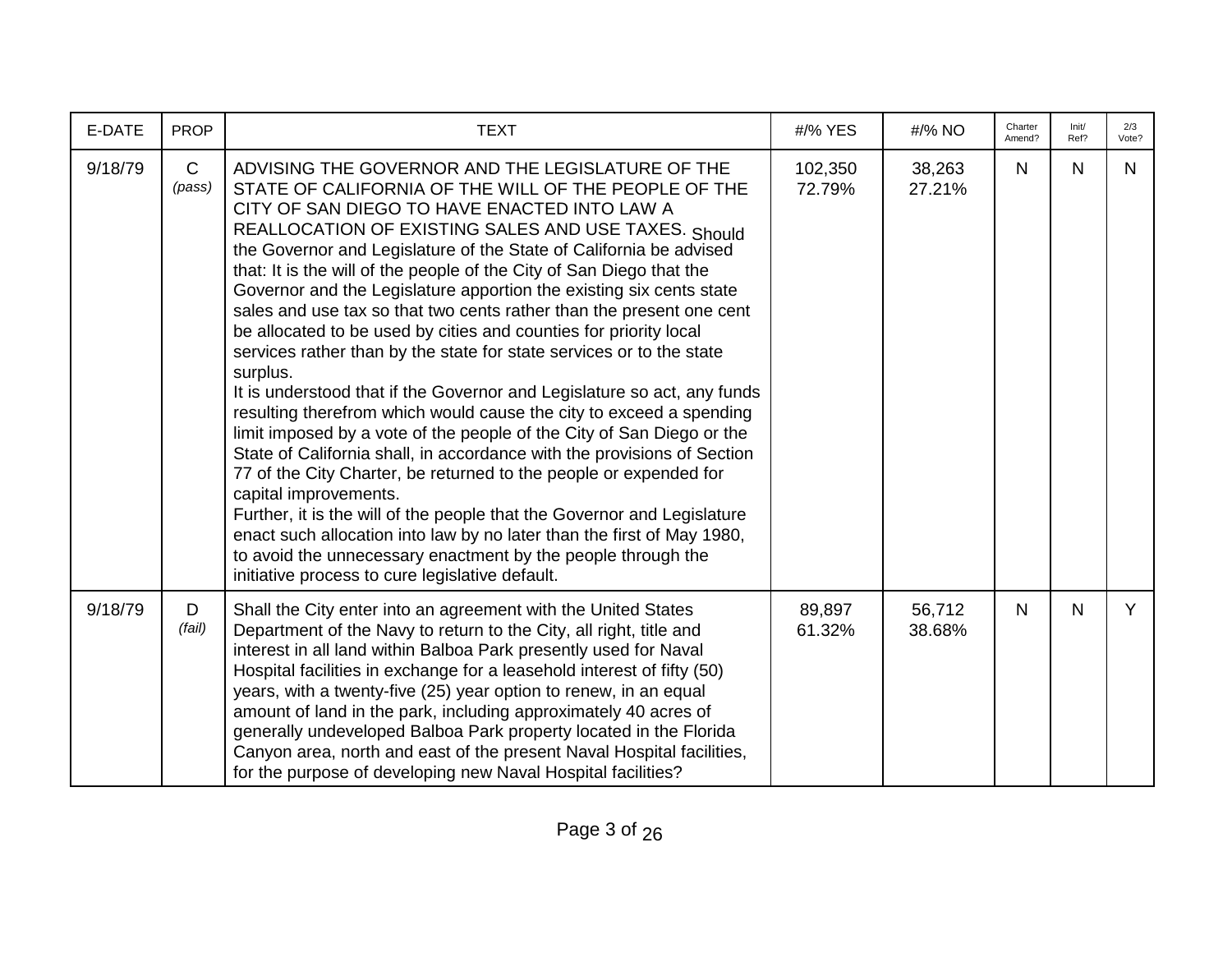| E-DATE  | <b>PROP</b> | <b>TEXT</b>                                                                                                                                                                                                                                                                                                                                                                                                                                                               | #/% YES           | #/% NO            | Charter<br>Amend? | Init/<br>Ref? | 2/3<br>Vote? |
|---------|-------------|---------------------------------------------------------------------------------------------------------------------------------------------------------------------------------------------------------------------------------------------------------------------------------------------------------------------------------------------------------------------------------------------------------------------------------------------------------------------------|-------------------|-------------------|-------------------|---------------|--------------|
| 11/7/78 | H<br>(pass) | CITY OF SAN DIEGO CHARTER AMENDMENT. AMENDS<br>SECTION 18 OF THE CHARTER OF THE CITY OF SAN DIEGO.<br>Shall the Charter be amended to permit the publication of the title,<br>number and digest of an ordinance or resolution of general interest<br>rather than the full text thereof?                                                                                                                                                                                   | 110,035<br>51.31% | 104,404<br>48.69% | Y                 | N             | N.           |
| 11/7/78 |             | THERE WAS NO PROPOSITION "I" ON THE 11/7/78 BALLOT.                                                                                                                                                                                                                                                                                                                                                                                                                       |                   |                   |                   |               |              |
| 11/7/78 | J<br>(pass) | CITY OF SAN DIEGO CHARTER AMENDMENT. AMENDS<br>SECTION 71 OF THE CHARTER OF THE CITY OF SAN DIEGO.<br>Shall the Charter be amended to limit the amount of money that may<br>be set aside for the general operations of the City?                                                                                                                                                                                                                                          | 167,819<br>77.99% | 47,362<br>22.01%  | Y                 | $\mathsf{N}$  | N.           |
| 11/7/78 | K<br>(fail) | RATIFICATION OF ORDINANCE NO. 12399 (NEW SERIES). Shall<br>Ordinance No. 12399 (New Series) entitled, "An Ordinance<br>Authorizing the Sale or Conveyance of the Remaining Portions of<br>Pueblo Lots 1317, 1318 and 1351 of the Pueblo Lands of San Diego,<br>Upon Such Terms and Conditions as may be deemed by the City<br>Council to be in the Best Interest of the People of the City of San<br>Diego," adopted by the Council of The City of San Diego be ratified? | 100,269<br>47.11% | 112,565<br>52.89% | N                 | $\mathsf{N}$  | N.           |
| 11/7/78 | L<br>(fail) | RATIFICATION OF ORDINANCE NO. 12400 (NEW SERIES). Shall<br>Ordinance No. 12400 (New Series) entitled, "An Ordinance<br>Authorizing the Sale or Conveyance of the Remaining Portions of<br>Pueblo Lots 1353 and 1355 of the Pueblo Lands of San Diego, Upon<br>Such Terms and Conditions as may be deemed by the City Council<br>to be in the Best Interests of the People of the City of San Diego,"<br>adopted by the Council of the City of San Diego be ratified?      | 99,419<br>46.65%  | 113,689<br>53.35% | N                 | N             | N.           |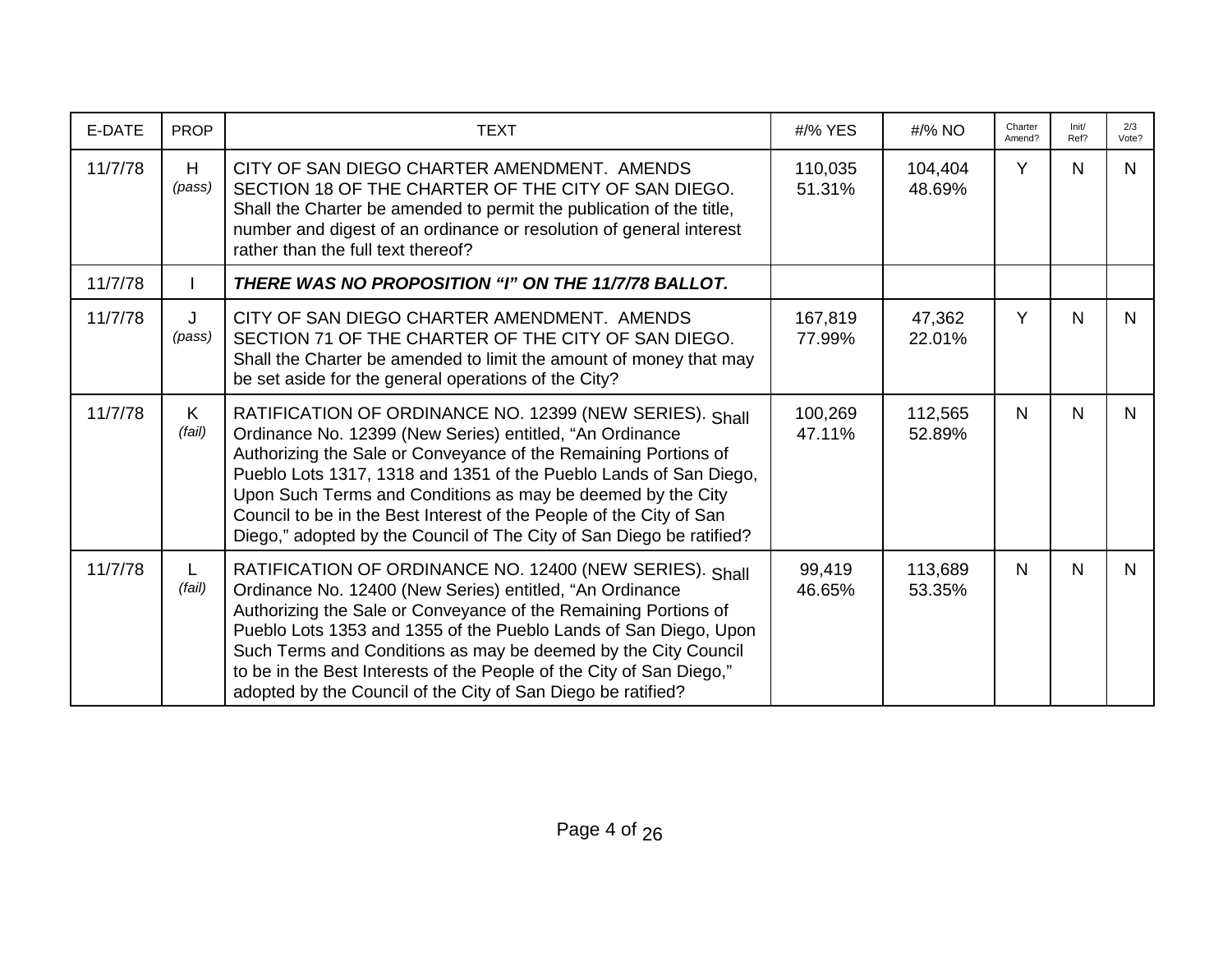| E-DATE  | <b>PROP</b>            | <b>TEXT</b>                                                                                                                                                                                                                                                                                                                                                                                                                                                                                                                          | #/% YES             | #/% NO            | Charter<br>Amend? | Init/<br>Ref? | 2/3<br>Vote? |
|---------|------------------------|--------------------------------------------------------------------------------------------------------------------------------------------------------------------------------------------------------------------------------------------------------------------------------------------------------------------------------------------------------------------------------------------------------------------------------------------------------------------------------------------------------------------------------------|---------------------|-------------------|-------------------|---------------|--------------|
| 6/6/78  | $\mathsf{C}$<br>(pass) | Shall the San Diego Open Space Park Facilities District No. 1 incur<br>an indebtedness, to be represented by general obligation bonds of<br>the District, in the maximum principal amount of Sixty Five Million<br>Dollars (\$65,000,000), to provide funds for the acquisition of open<br>space and other park facilities, as more particularly described in the<br>San Diego Park Facilities District Procedural Ordinance?                                                                                                        | 1,243,406<br>55.30% | 99,763<br>44.70%  | N.                | N             | N.           |
| 6/6/78  | D<br>(fail)            | CITY OF SAN DIEGO CHARTER AMENDMENT. AMENDS<br>SECTION 143 OF THE CHARTER OF THE CITY OF SAN DIEGO.<br>Requires actuarial tables for retirement allowances to be approved<br>by the City Council rather than the Board of Administration of the<br>Retirement System.                                                                                                                                                                                                                                                                | 86,082<br>41.94%    | 119,157<br>58.06% | Y                 | $\mathsf{N}$  | Y            |
| 6/6/78  | E.<br>(fail)           | CITY OF SAN DIEGO POLICE FACILITIES BOND PROPOSAL. For<br>the purpose of implementing a modernization and decentralization<br>program to better service the law enforcement and public safety<br>needs of the citizens of San Diego, shall the City of San Diego incur<br>a bonded indebtedness in the principal amount of twenty-two million<br>two hundred thousand dollars (\$22,200,000) to permit the<br>acquisition, construction or completion of public improvements and<br>facilities for the use by the Police Department? | 138,180<br>64.41%   | 76,341<br>35.59%  | N.                | $\mathsf{N}$  | Y            |
| 11/8/77 | A<br>(pass)            | CITY OF SAN DIEGO CHARTER AMENDMENT. AMEND<br>SECTION 113 OF THE CHARTER OF THE CITY OF SAN DIEGO.<br>Transfers duty to publish the notice calling for proposals to do the<br>official advertising of the City from the City Clerk to the Purchasing<br>Agent.                                                                                                                                                                                                                                                                       | 105,098<br>81.24%   | 24,268<br>18.76%  | Y                 | $\mathsf{N}$  | N.           |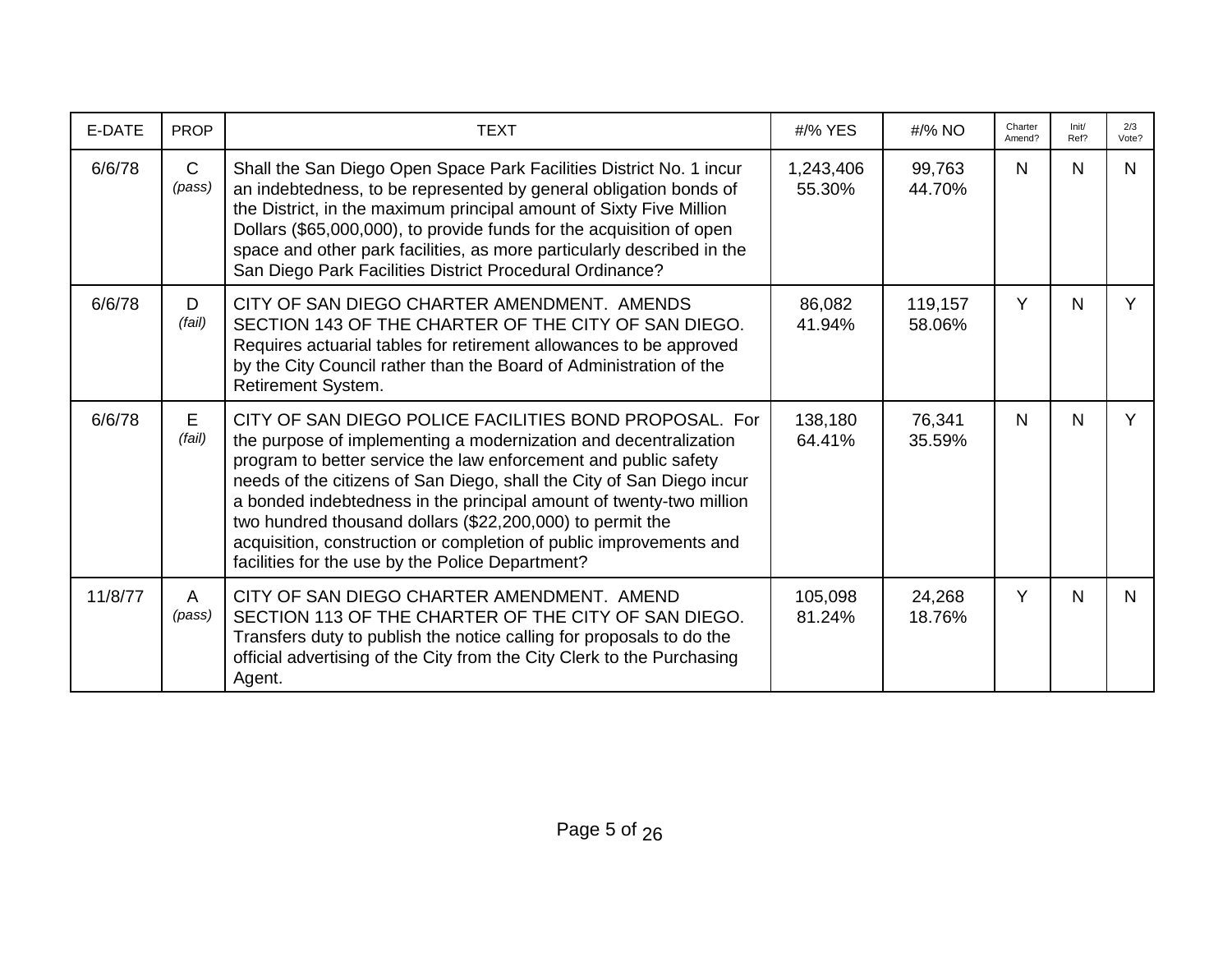| E-DATE  | <b>PROP</b>            | <b>TEXT</b>                                                                                                                                                                                                                                                                                                                                                                             | #/% YES           | #/% NO           | Charter<br>Amend? | Init/<br>Ref? | 2/3<br>Vote? |
|---------|------------------------|-----------------------------------------------------------------------------------------------------------------------------------------------------------------------------------------------------------------------------------------------------------------------------------------------------------------------------------------------------------------------------------------|-------------------|------------------|-------------------|---------------|--------------|
| 11/8/77 | B<br>(pass)            | CITY OF SAN DIEGO CHARTER AMENDMENT. AMEND<br>SECTION 26 OF THE CHARTER OF THE CITY OF SAN DIEGO.<br>Provides that any function of the County may be transferred to and<br>performed by The City of San Diego if authorized by law and<br>approved by the Board of Supervisors and City Council.                                                                                        | 102,274<br>79.06% | 27,094<br>20.94% | Y                 | N             | N            |
| 11/8/77 | $\mathsf{C}$<br>(pass) | CITY OF SAN DIEGO PARAMEDIC PROGRAM PROPOSAL. Do<br>you approve implementation of a paramedic program in the city of<br>San Diego, operated by the City of San Diego, which would when<br>fully implemented (in 1983), cost approximately \$3,400,000 annually,<br>and require a revenue increase equivalent to 10 cents per each \$100<br>assessed valuation on the Property Tax Rate? | 87,413<br>63.72%  | 49,763<br>36.28% | N                 | N             | N.           |
| 11/8/77 | D<br>(pass)            | CITY OF SAN DIEGO CHARTER AMENDMENT. AMEND<br>SECTION 110 OF THE CHARTER OF THE CITY OF SAN DIEGO.<br>Requires a person desiring to make a claim against the City to file<br>the claim with an official designated to accept claim rather than<br>specifically with the City Clerk.                                                                                                     | 97,341<br>75.41%  | 31,737<br>24.59% | Y                 | N             | N.           |
| 11/8/77 | E.<br>(pass)           | CITY OF SAN DIEGO CHARTER AMENDMENT. AMEND<br>SECTION 30 OF THE CHARTER OF THE CITY OF SAN DIEGO.<br>Deletes provision requiring the Civil Service Commission or City<br>Council to conduct a hearing in respect to removal of Unclassified<br>Officers and Employees.                                                                                                                  | 89,970<br>70.11%  | 38,364<br>29.58% | Y                 | N             | N.           |
| 11/8/77 | F<br>(pass)            | CITY OF SAN DIEGO CHARTER AMENDMENT. AMEND<br>SECTION 70 OF THE CHARTER OF THE CITY OF SAN DIEGO.<br>Removes the requirement that the Civil Service Commission provide<br>a schedule of salaries for the information of the Council.                                                                                                                                                    | 82,819<br>64.57%  | 45,447<br>35.43% | Y                 | N             | N.           |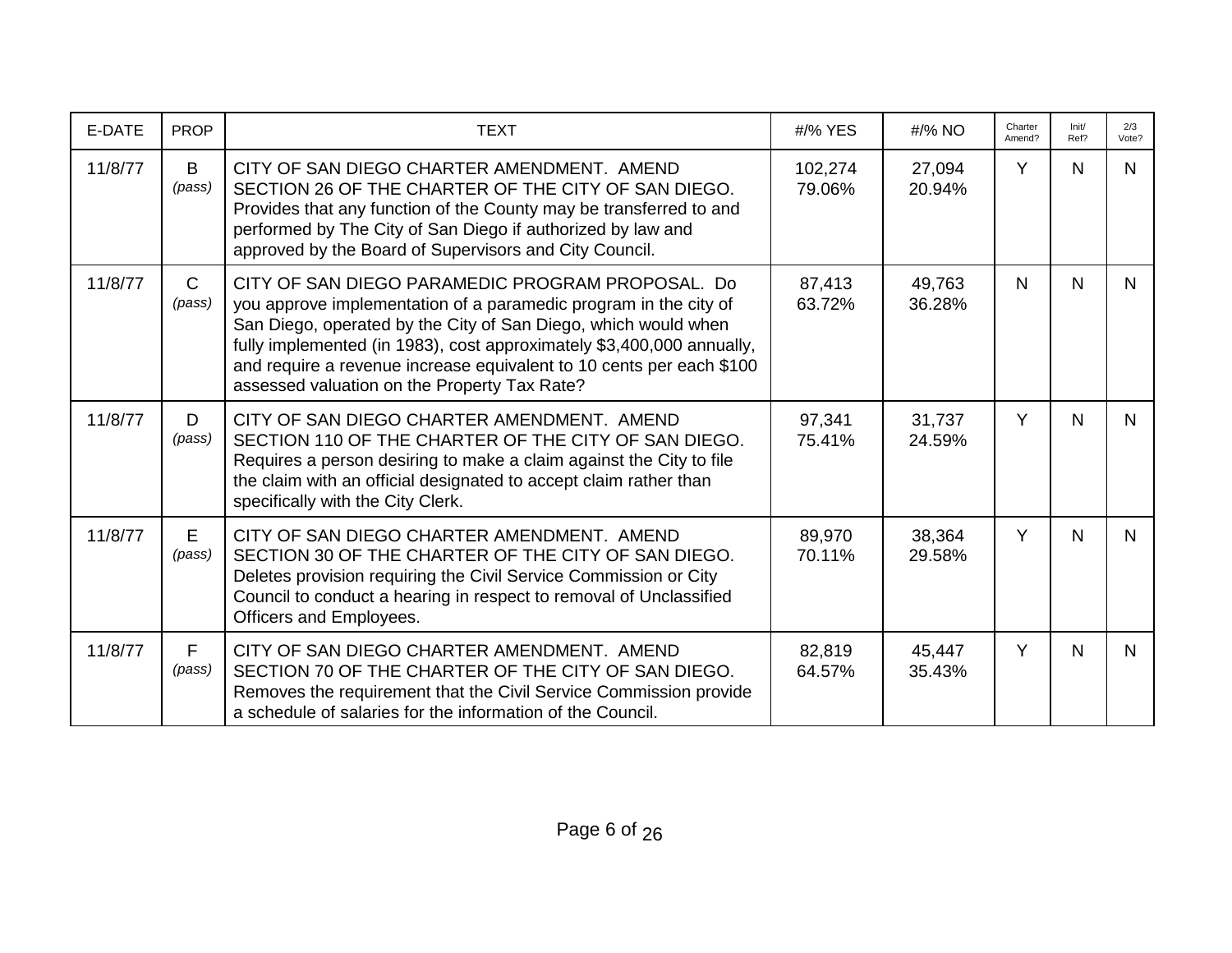| E-DATE  | <b>PROP</b> | <b>TEXT</b>                                                                                                                                                                                                                                                                                                                                                                                                                                                                                                                 | #/% YES           | #/% NO           | Charter<br>Amend? | Init/<br>Ref? | 2/3<br>Vote? |
|---------|-------------|-----------------------------------------------------------------------------------------------------------------------------------------------------------------------------------------------------------------------------------------------------------------------------------------------------------------------------------------------------------------------------------------------------------------------------------------------------------------------------------------------------------------------------|-------------------|------------------|-------------------|---------------|--------------|
| 11/8/77 | G<br>(fail) | CITY OF SAN DIEGO CHARTER AMENDMENT. ADDS SECTION<br>34 AND AMENDS SECTION 117 OF THE CHARTER OF THE CITY<br>OF SAN DIEGO. Establishes the position of Legislative Analyst<br>whose primary duty is to make recommendations for reductions in<br>municipal spending in order to reduce taxes.                                                                                                                                                                                                                               | 56,972<br>43.71%  | 73,369<br>56.29% | Y                 | $\mathsf{N}$  | N.           |
| 11/8/77 | H<br>(pass) | CITY OF SAN DIEGO CHARTER AMENDMENT. AMEND<br>SECTION 130 OF THE CHARTER OF THE CITY OF SAN DIEGO.<br>Relieves the Civil Service Commission of the duty of making<br>recommendations to the Council on minimum and maximum salaries<br>at the time of the consideration of the annual salary ordinance and<br>replaces it with the duty to identify classification of employees<br>meriting special salary consideration.                                                                                                   | 88,287<br>68.97%  | 39,725<br>31.03% | Y                 | $\mathsf{N}$  | N.           |
| 9/20/77 | A<br>(pass) | CITY OF SAN DIEGO CHARTER AMENDMENT. AMENDS<br>SECTION 94 OF THE CHARTER OF THE CITY OF SAN DIEGO.<br>Amend Section 94 to allow the City Council by ordinance to set the<br>minimum monetary limits above which contracts are required to be<br>let to the lowest responsible bidder and below which the Manager<br>may order work performed by City forces, deleting a two-thirds vote<br>requirement therefor.                                                                                                            | 73,769<br>50.90%  | 71,147<br>49.10% | Y                 | N             | N.           |
| 9/20/77 | B<br>(pass) | CITY OF SAN DIEGO CHARTER AMENDMENT. AMENDS<br>SECTION 120 OF THE CHARTER OF THE CITY OF SAN DIEGO.<br>Amend Section 120 to revise application of veterans' credits in<br>employment examinations to members of the United States Armed<br>Forces who served during any period of time when a Federal act of<br>conscription was in effect, the credit to apply only upon the first<br>employment after discharge from service. Credits for disabled<br>veterans shall be reduced to five percent and be similarly applied. | 100,903<br>68.91% | 45,533<br>31.09% | Y                 | $\mathsf{N}$  | N.           |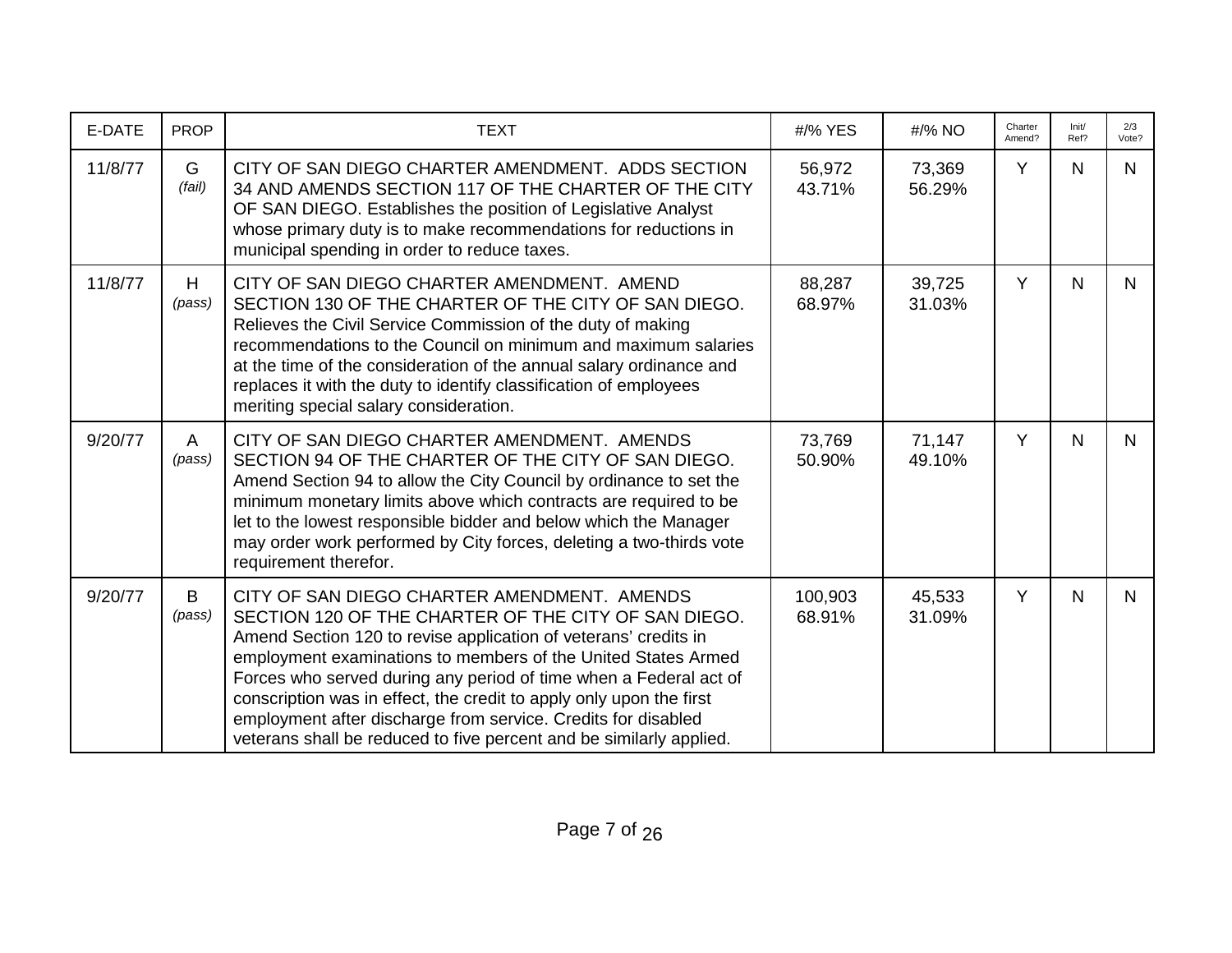| E-DATE  | <b>PROP</b>            | <b>TEXT</b>                                                                                                                                                                                                                                                                                                                                                                                                                                                                | #/% YES           | #/% NO           | Charter<br>Amend? | Init/<br>Ref? | 2/3<br>Vote? |
|---------|------------------------|----------------------------------------------------------------------------------------------------------------------------------------------------------------------------------------------------------------------------------------------------------------------------------------------------------------------------------------------------------------------------------------------------------------------------------------------------------------------------|-------------------|------------------|-------------------|---------------|--------------|
| 9/20/77 | $\mathsf{C}$<br>(pass) | CITY OF SAN DIEGO CHARTER AMENDMENT. AMENDS<br>SECTION 131 OF THE CHARTER OF THE CITY OF SAN DIEGO.<br>Amend Section 131 to allow discretion to be exercised in the<br>retention or employment of an applicant for employment who<br>knowingly makes a false statement deemed material to eligibility for<br>the position sought.                                                                                                                                          | 80,837<br>55.09%  | 65,900<br>44.91% | Y                 | N             | $\mathsf{N}$ |
| 9/20/77 | D<br>(pass)            | CITY OF SAN DIEGO MUNICIPAL CODE AMENDMENT. Shall the<br>Council of the City of San Diego amend Section 56.53 of the San<br>Diego Municipal Code to prohibit nudity on all public beaches without<br>exception?                                                                                                                                                                                                                                                            | 86,336<br>54.84%  | 71,108<br>45.16% | N                 | N             | N.           |
| 11/2/76 | H<br>(pass)            | CITY OF SAN DIEGO CHARTER AMENDMENT. AMENDS<br>SECTION 28 OF THE CHARTER OF THE CITY OF SAN DIEGO.<br>Relates to hiring of experts or consultants by the City Manager.<br>Provides that the City Council shall establish by ordinance a dollar<br>limit above which prior Council approval shall be required by the City<br>Manager in order to hire experts or consultants when such<br>assistance is necessary.                                                          | 204,263<br>77.10% | 60,681<br>22.90% | Y                 | N             | N.           |
| 11/2/76 |                        | THERE WAS NO PROPOSITION "I" ON THE 11/2/76 BALLOT.                                                                                                                                                                                                                                                                                                                                                                                                                        |                   |                  |                   |               |              |
| 11/2/76 | J<br>(pass)            | CITY OF SAN DIEGO CHARTER AMENDMENT. AMENDS<br>SECTION 94 OF THE CHARTER OF THE CITY OF SAN DIEGO.<br>Authority presently exists in Charter Sections 35 and 94 for the<br>purchase of materials, supplies and equipment. This results in two<br>procedures and creates ambiguity and inconsistency. This<br>amendment deletes that language in Section 94 and provides that<br>the purchase of all materials, supplies and equipment be governed<br>by Charter Section 35. | 207,560<br>79.75% | 52,707<br>20.25% | Y                 | N             | N.           |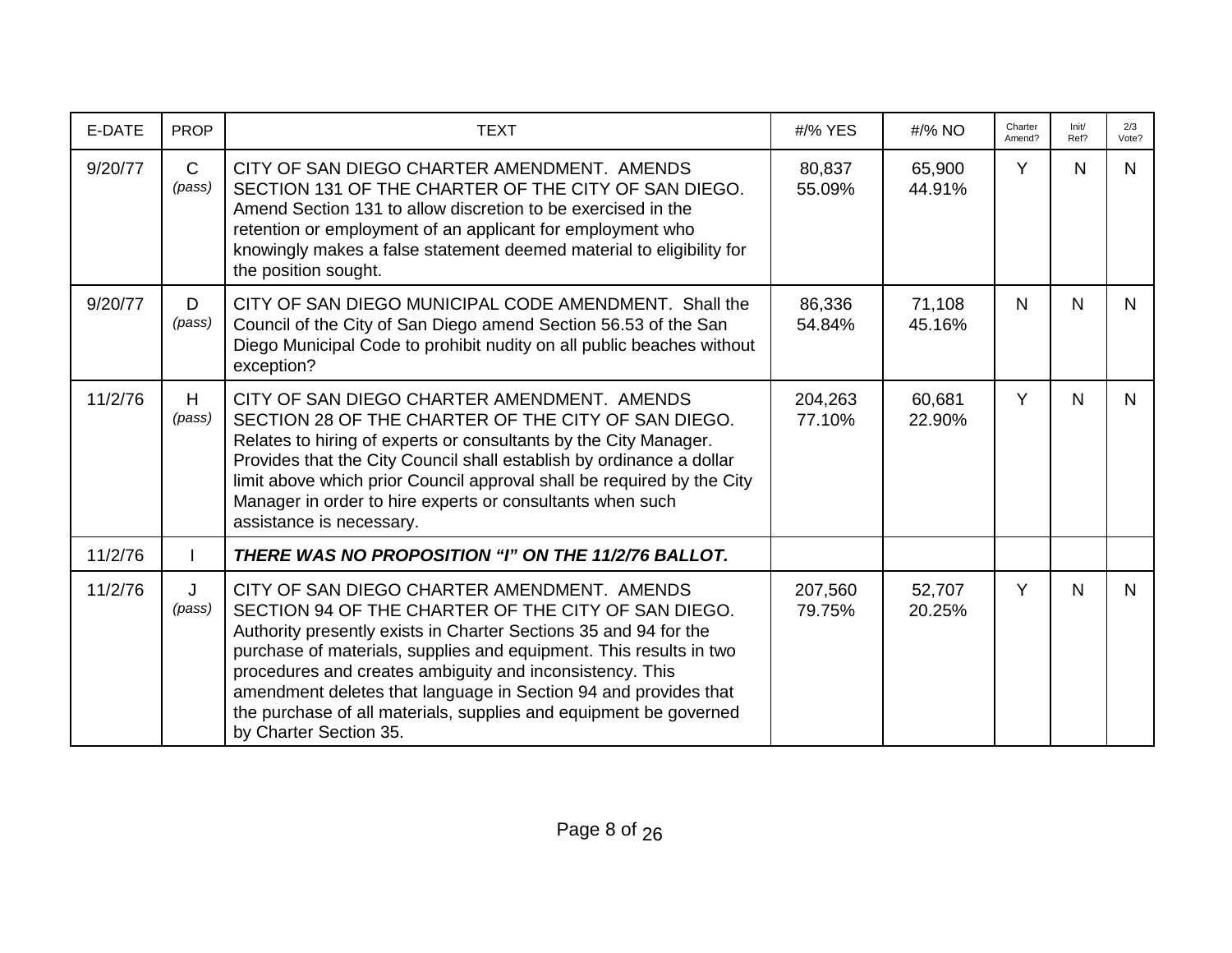| E-DATE  | <b>PROP</b> | <b>TEXT</b>                                                                                                                                                                                                                                                                                                                                                                                                                                                                                                       | #/% YES           | #/% NO            | Charter<br>Amend? | Init/<br>Ref? | 2/3<br>Vote? |
|---------|-------------|-------------------------------------------------------------------------------------------------------------------------------------------------------------------------------------------------------------------------------------------------------------------------------------------------------------------------------------------------------------------------------------------------------------------------------------------------------------------------------------------------------------------|-------------------|-------------------|-------------------|---------------|--------------|
| 11/2/76 | K<br>(pass) | CITY OF SAN DIEGO LOW-RENT HOUSING PROPOSAL FOR<br>LOW-INCOME OR ELDERLY LOW-INCOME PERSONS. Do the<br>qualified electors of the City of San Diego approve the development,<br>construction and acquisition of low-rent housing projects within the<br>City to provide not more than 2,500 dwelling units on scattered sites<br>for living accommodations for low-income persons including but not<br>limited to low-income elderly or low-income disabled persons?                                               | 186,991<br>68.44% | 86,247<br>31.56%  | N                 | N             | N.           |
| 6/8/76  | F<br>(fail) | CITY OF SAN DIEGO BOND PROPOSAL FOR THE PURCHASE<br>OF CERTAIN COMMUNITY CONCOURSE PROPERTIES: To<br>achieve savings in overall financing costs and to increase funds<br>available for capital projects, shall the City incur a bonded<br>indebtedness in the principal amount of Eleven Million Five Hundred<br>Thousand Dollars to accomplish the immediate purchase from bond<br>funds of certain Community Concourse properties which constitute a<br>City Plan? This Proposition requires a two-thirds vote. | 97,422<br>45.73%  | 115,608<br>54.27% | N.                | N             | Y            |
| 6/8/76  | G<br>(pass) | CITY OF SAN DIEGO CHARTER AMENDMENT. AMENDS<br>SECTION 129 OF THE CHARTER OF THE CITY OF SAN DIEGO.<br>Provides authority to protect employees charged with misconduct<br>from immediate or premature discipline by providing for a temporary<br>nondisciplinary suspension pending complete investigation of such<br>charges of misconduct.                                                                                                                                                                      | 116,201<br>54.28% | 97,891<br>45.72%  | Y                 | $\mathsf{N}$  | N.           |
| 6/8/76  | H<br>(fail) | CITY OF SAN DIEGO CHARTER AMENDMENT. AMENDS<br>SECTION 130 OF THE CHARTER OF THE CITY OF SAN DIEGO.<br>Assigns to the Civil Service Commission the responsibility to prepare<br>and furnish annually to the City Council timely and appropriate salary<br>information for the guidance of the Council. Deletes the duty that the<br>Commission be required to prepare and furnish a schedule of<br>compensation each year.                                                                                        | 101,664<br>48.64% | 107,333<br>51.36% | Y                 | N             | N.           |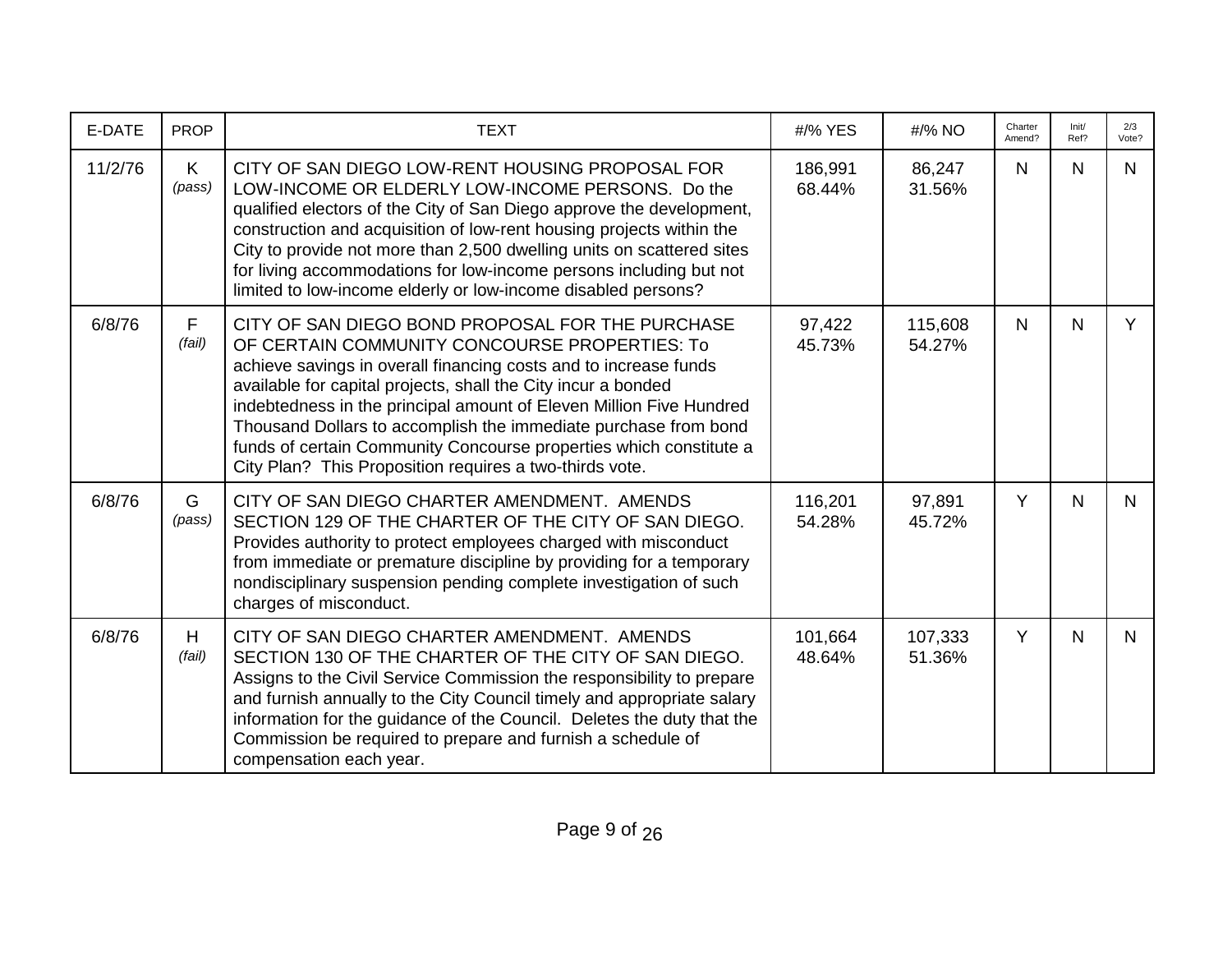| E-DATE  | <b>PROP</b> | <b>TEXT</b>                                                                                                                                                                                                                                                                                                                                                                                                                                                                                                                                                                                                                                                                                                                                                                                                                                                                                                 | #/% YES           | $\frac{\text{H}}{96}$ NO | Charter<br>Amend? | Init/<br>Ref? | 2/3<br>Vote? |
|---------|-------------|-------------------------------------------------------------------------------------------------------------------------------------------------------------------------------------------------------------------------------------------------------------------------------------------------------------------------------------------------------------------------------------------------------------------------------------------------------------------------------------------------------------------------------------------------------------------------------------------------------------------------------------------------------------------------------------------------------------------------------------------------------------------------------------------------------------------------------------------------------------------------------------------------------------|-------------------|--------------------------|-------------------|---------------|--------------|
| 6/8/76  |             | THERE WAS NO PROPOSITION "I" ON THE 6/8/76 BALLOT.                                                                                                                                                                                                                                                                                                                                                                                                                                                                                                                                                                                                                                                                                                                                                                                                                                                          |                   |                          |                   |               |              |
| 6/8/76  | J<br>(pass) | CITY OF SAN DIEGO CHARTER AMENDMENT. ADDS SECTION<br>129.1 TO THE CHARTER OF THE CITY OF SAN DIEGO. Prohibits<br>strikes by City employees. Authorizes dismissal of striking employees<br>in accordance with applicable provisions of the Charter. Provides that<br>employees be assured and accorded due process of law. Provides<br>further that no official of the City shall have the authority to grant<br>amnesty to any City employee who has violated the "No Strike"<br>provision of this Charter and excludes appeals to the Civil Service<br>Commission from disciplinary action authorized by this section.<br>Prohibits Council from granting any increases over those in effect or<br>last offered by the City prior to any strike or concerted action and<br>further prohibits any increases beyond that in effect or last offered<br>until the following year meet and confer negotiations. | 113,800<br>59.67% | 88,401<br>40.33%         | Y                 | N             | N.           |
| 11/4/75 | A<br>(fail) | CITY OF SAN DIEGO BOND PROPOSAL FOR THE PURCHASE<br>OF CERTAIN COMMUNITY CONCOURSE PROPERTIES. To<br>achieve savings in overall financing costs and to increase funds<br>available for capital projects, shall the City incur a bonded<br>indebtedness in the principal amount of Eleven Million Six Hundred<br>Fifty Thousand Dollars to accomplish the immediate purchase from<br>bond funds of certain Community Concourse properties which<br>constitute a City Plan?<br>This proposition requires a two-thirds vote.                                                                                                                                                                                                                                                                                                                                                                                   | 61,815<br>48.43%  | 65,819<br>51.57%         | N                 | N             | Y            |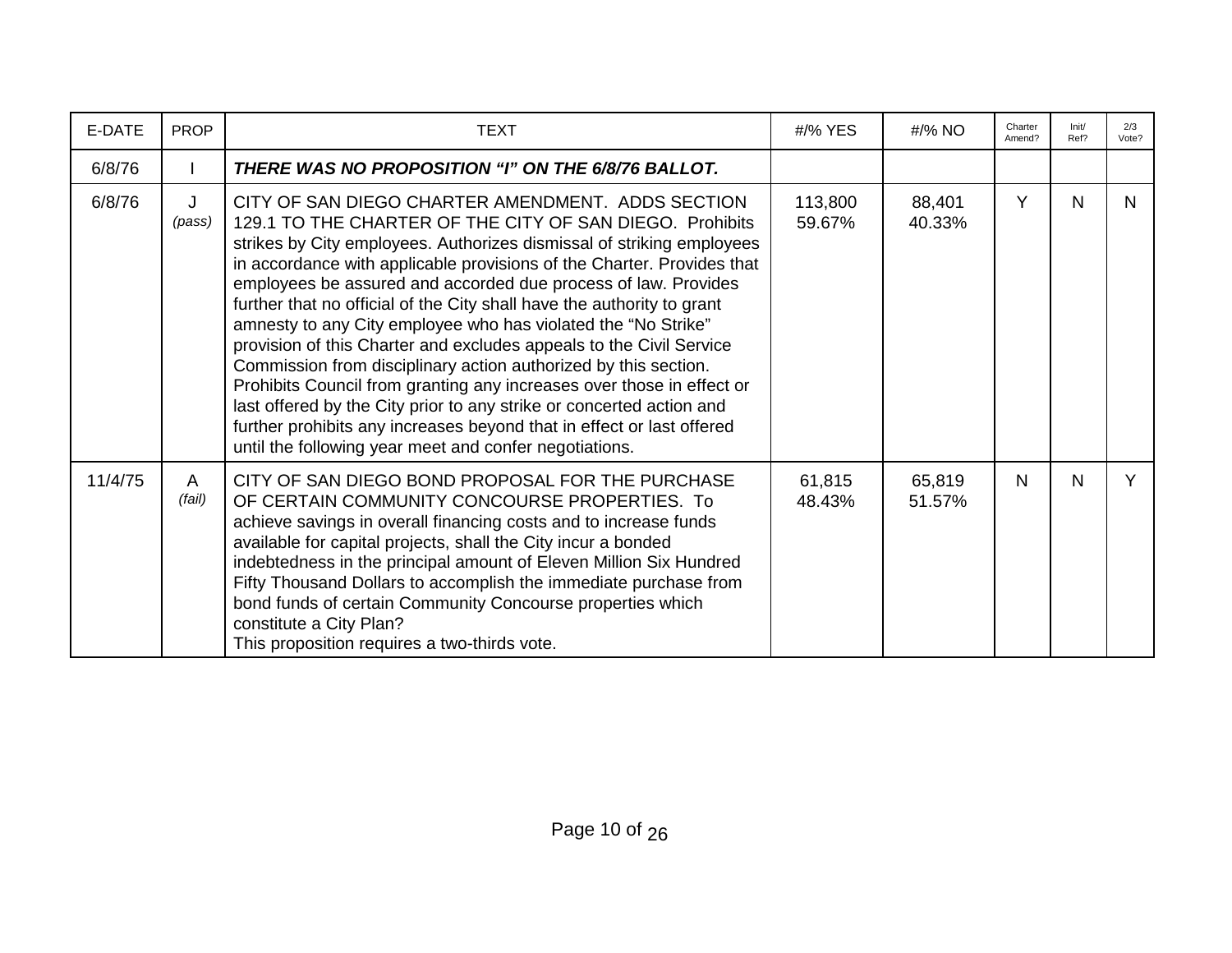| E-DATE  | <b>PROP</b>            | <b>TEXT</b>                                                                                                                                                                                                                                                                                                                                                                                                                                                                                      | #/% YES          | #/% NO           | Charter<br>Amend? | Init/<br>Ref? | 2/3<br>Vote? |
|---------|------------------------|--------------------------------------------------------------------------------------------------------------------------------------------------------------------------------------------------------------------------------------------------------------------------------------------------------------------------------------------------------------------------------------------------------------------------------------------------------------------------------------------------|------------------|------------------|-------------------|---------------|--------------|
| 11/4/75 | B<br>(pass)            | CITY OF SAN DIEGO CHARTER AMENDMENT. AMENDS<br>SECTIONS 10, 12, AND 40 OF THE CHARTER OF THE CITY OF<br>SAN DIEGO. Provides that commencing in 1984, elections to the<br>office of Mayor and City Attorney shall be held every four years at the<br>same time as the California State primary and general elections.<br>Extends the term of the office of Mayor elected in 1979 to five (5)<br>years and the term of the office of City Attorney elected in 1977 to<br>seven (7) years.          | 69,681<br>54.71% | 57,689<br>45.29% | Y                 | N             | N.           |
| 11/4/75 | $\mathsf{C}$<br>(pass) | CITY OF SAN DIEGO CHARTER AMENDMENT. AMENDS<br>SECTIONS 16 AND 75 OF THE CHARTER OF THE CITY OF SAN<br>DIEGO. Provides that the ordinances making the annual tax levy<br>may be passed by the City Council on the day of their introduction,<br>and may be adopted on the last day in August instead of the last<br>Tuesday in August.                                                                                                                                                           | 82,999<br>67.00% | 40,872<br>33.00% | Y                 | N             | N            |
| 11/4/75 | D<br>(pass)            | CITY OF SAN DIEGO CHARTER AMENDMENT. AMENDS<br>SECTION 35 OF THE CHARTER OF THE CITY OF SAN DIEGO.<br>Deletes the dollar limits for the purchasing of supplies, materials,<br>equipment and insurance without advertising for sealed proposals<br>and substitutes limits to be established by ordinance of the City<br>Council. Specifically authorizes the City Council to allow the City<br>Purchasing Agent to participate in joint and cooperative purchasing<br>with other public agencies. | 72,426<br>58.17% | 52,078<br>41.83% | Y                 | N             | N            |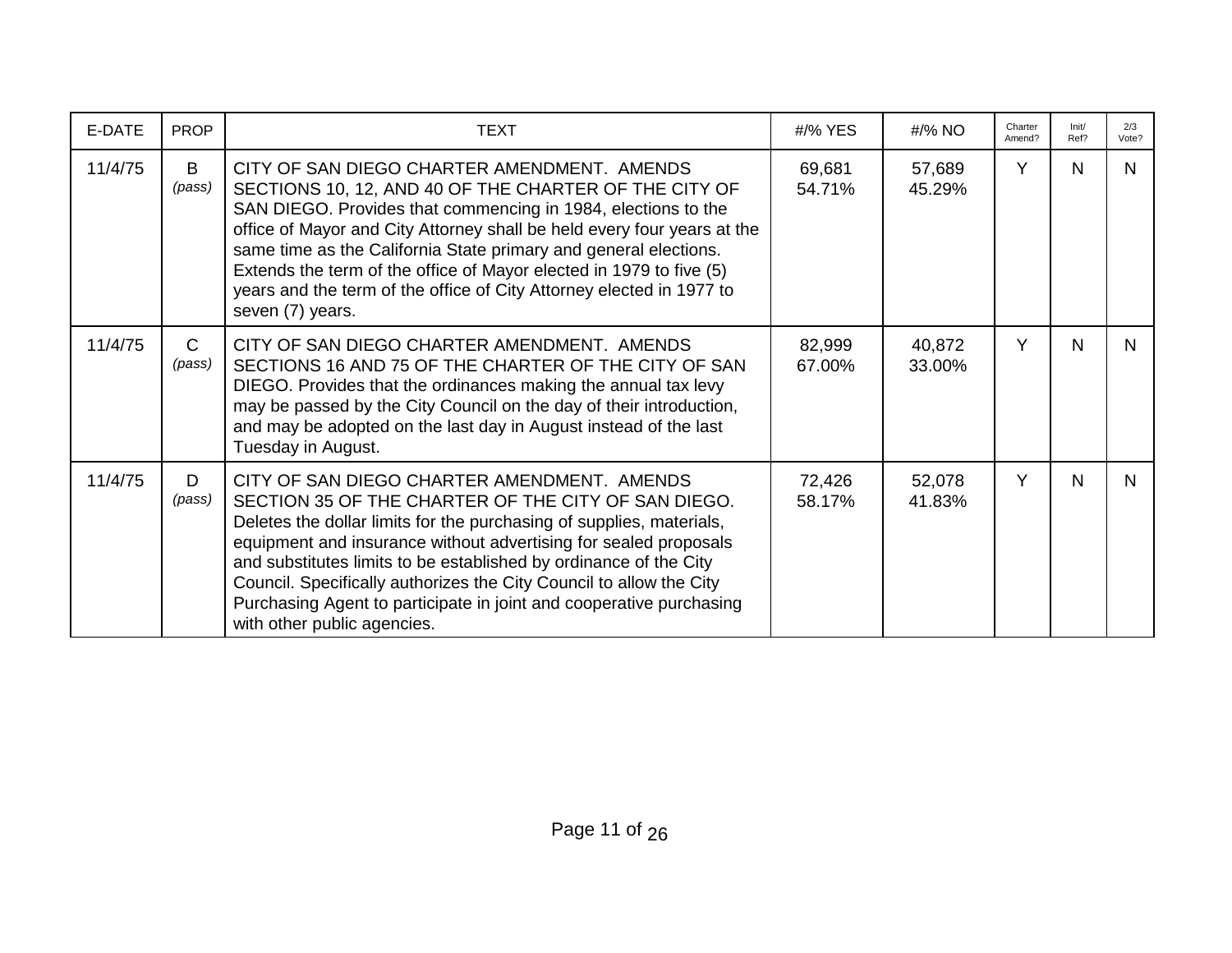| E-DATE  | <b>PROP</b> | <b>TEXT</b>                                                                                                                                                                                                                                                                                                                                                                                                                                                          | #/% YES          | #/% NO           | Charter<br>Amend? | Init/<br>Ref? | 2/3<br>Vote? |
|---------|-------------|----------------------------------------------------------------------------------------------------------------------------------------------------------------------------------------------------------------------------------------------------------------------------------------------------------------------------------------------------------------------------------------------------------------------------------------------------------------------|------------------|------------------|-------------------|---------------|--------------|
| 11/4/75 | E<br>(pass) | CITY OF SAN DIEGO CHARTER AMENDMENT. AMENDS<br>SECTION 55 OF THE CHARTER OF THE CITY OF SAN DIEGO.<br>Reduces the amount presently being set aside in the Mt. Hope<br>Cemetery Perpetuity Fund from fifty percent (50%) of the revenue<br>from sales to twenty percent (20%) of the revenue from sales, and<br>requires the City Council to set aside sufficient funds to defray<br>maintenance costs if the income from the Perpetuity Fund proves<br>insufficient. | 77,819<br>62.46% | 46,773<br>37.54% | Y                 | $\mathsf{N}$  | N.           |
| 11/4/75 | F<br>(pass) | CITY OF SAN DIEGO CHARTER AMENDMENT. AMENDS<br>SECTION 94 OF THE CHARTER OF THE CITY OF SAN DIEGO.<br>Deletes the requirement that a surety bond insuring faithful<br>performance of City contracts be furnished on contracts less than<br>Twenty-five Thousand Dollars (\$25,000).                                                                                                                                                                                  | 66,764<br>53.74% | 57,478<br>46.26% | Y                 | $\mathsf{N}$  | N            |
| 11/4/75 | G<br>(pass) | CITY OF SAN DIEGO CHARTER AMENDMENT. AMENDS<br>SECTION 98 OF THE CHARTER OF THE CITY OF SAN DIEGO.<br>Deletes the Five Hundred Dollars (\$500) limit on alterations in<br>contracts without specific Council authorization and substitutes a limit<br>to be established by ordinance of the City Council.                                                                                                                                                            | 67,883<br>55.41% | 54,625<br>44.59% | Y                 | $\mathsf{N}$  | N            |
| 11/4/75 | H<br>(pass) | CITY OF SAN DIEGO CHARTER AMENDMENT. AMENDS<br>SECTION 129 OF THE CHARTER OF THE CITY OF SAN DIEGO.<br>Grants to the Civil Service Commission authority to establish<br>procedures for hearing appeals of classified employees who have<br>been suspended from office for cause and to establish rules and<br>regulations governing layoffs for lack of funds or work.                                                                                               | 87,031<br>70.07% | 37,166<br>29.93% | Y                 | N             | N            |
| 11/4/75 |             | THERE WAS NO PROPOSITION "I" ON THE 11/4/75 BALLOT.                                                                                                                                                                                                                                                                                                                                                                                                                  |                  |                  |                   |               |              |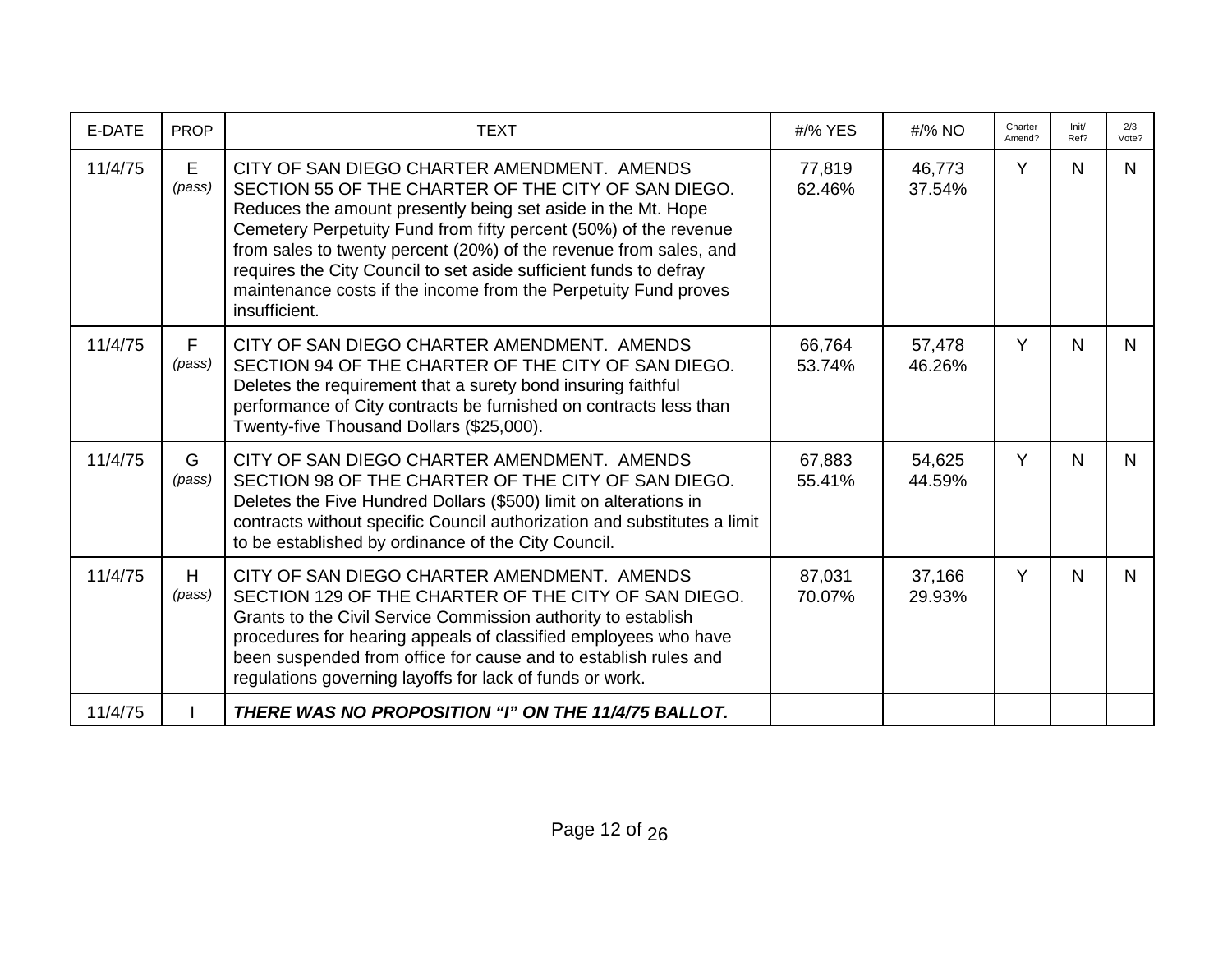| E-DATE  | <b>PROP</b> | <b>TEXT</b>                                                                                                                                                                                                                                                                                                                                                                                                                                                                                                                                                                                                                                                                     | #/% YES          | #/% NO           | Charter<br>Amend? | Init/<br>Ref? | 2/3<br>Vote? |
|---------|-------------|---------------------------------------------------------------------------------------------------------------------------------------------------------------------------------------------------------------------------------------------------------------------------------------------------------------------------------------------------------------------------------------------------------------------------------------------------------------------------------------------------------------------------------------------------------------------------------------------------------------------------------------------------------------------------------|------------------|------------------|-------------------|---------------|--------------|
| 11/4/75 | J<br>(fail) | CITY OF SAN DIEGO CHARTER AMENDMENT. ADDS SECTION<br>77C TO THE CHARTER OF THE CITY OF SAN DIEGO. Grants the<br>City Council power to levy annually a special tax not to exceed five<br>cents (\$0.05) on each One Hundred Dollars (\$100) of assessed<br>valuation of real and personal property to be used solely and<br>exclusively for public transportation for the elderly and handicapped.                                                                                                                                                                                                                                                                               | 36,335<br>28.54% | 90,983<br>71.46% | Y                 | N             | N.           |
| 11/4/75 | K<br>(fail) | CITY OF SAN DIEGO CHARTER AMENDMENT. ADDS SECTION<br>77D TO THE CHARTER OF THE CITY OF SAN DIEGO. Grants the<br>City Council power to levy annually a special tax not to exceed fifteen<br>cents (\$0.15) on each One Hundred Dollars (\$100) of assessed<br>valuation of real and personal property for the fiscal year<br>commencing 1976, and a special tax not to exceed ten cents (\$0.10)<br>on each One Hundred Dollars (\$100) of assessed valuation of real<br>and personal property for each year thereafter commencing July 1,<br>1977, to be used solely and exclusively for operation and funding of a<br>paramedic services program within the City of San Diego. | 43,458<br>34.03% | 84,239<br>65.97% | Y                 | N             | N            |
| 9/16/75 | A<br>(fail) | CITY OF SAN DIEGO CHARTER AMENDMENT. AMENDS<br>SECTION 219 OF THE CHARTER OF THE CITY OF SAN DIEGO.<br>Amends Section 219 to allow the leasing of certain Pueblo Lands<br>North of the North line of the San Diego River for a period of time not<br>to exceed fifty-five years instead of the fifteen-year limitation now in<br>effect.                                                                                                                                                                                                                                                                                                                                        | 52,275<br>37.82% | 85,938<br>62.18% | Y                 | N             | N.           |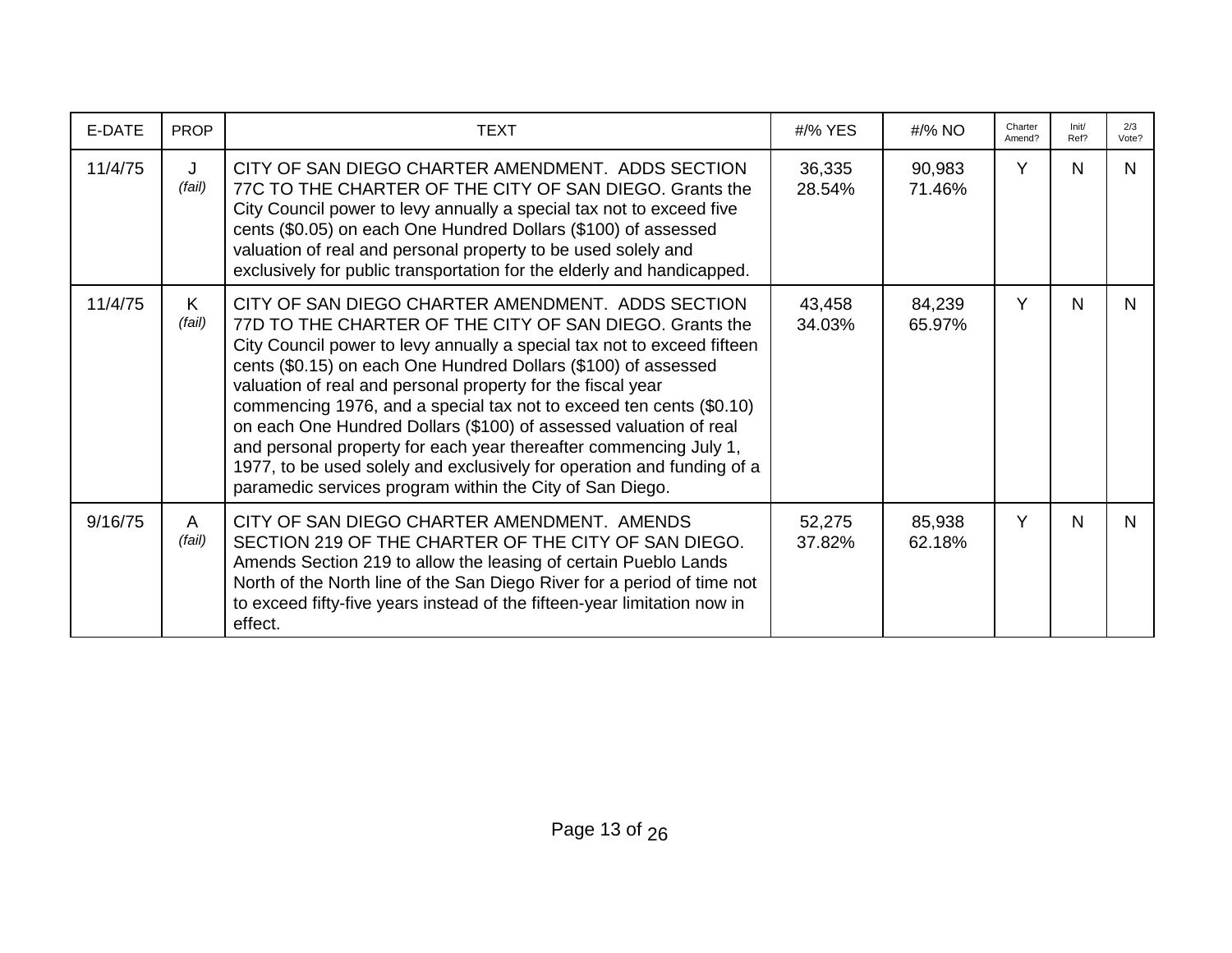| E-DATE  | <b>PROP</b> | <b>TEXT</b>                                                                                                                                                                                                                                                                                                                                                                                                                                                                                                                                                                                                                                                                                                                                                                                                                                                                                                                                                                                                                                                                                                                                                                                                                                                                                                                                                                                                                                                                                                                                                                                                           | #/% YES           | #/% NO           | Charter<br>Amend? | Init/<br>Ref? | 2/3<br>Vote? |
|---------|-------------|-----------------------------------------------------------------------------------------------------------------------------------------------------------------------------------------------------------------------------------------------------------------------------------------------------------------------------------------------------------------------------------------------------------------------------------------------------------------------------------------------------------------------------------------------------------------------------------------------------------------------------------------------------------------------------------------------------------------------------------------------------------------------------------------------------------------------------------------------------------------------------------------------------------------------------------------------------------------------------------------------------------------------------------------------------------------------------------------------------------------------------------------------------------------------------------------------------------------------------------------------------------------------------------------------------------------------------------------------------------------------------------------------------------------------------------------------------------------------------------------------------------------------------------------------------------------------------------------------------------------------|-------------------|------------------|-------------------|---------------|--------------|
| 9/16/75 | B<br>(fail) | SAN DIEGO COMMUNITY COLLEGE DISTRICT BOND<br>PROPOSITION. Shall bonds of the District be issued and sold to the<br>amount of \$29,935,289 for the purpose of raising money for the<br>following purposes (which are united and shall be voted upon as a<br>single proposition): (a) The purchasing of school lots. (b) The<br>building or purchasing of school buildings. (c) The making of<br>alterations or additions to the school building or buildings other than<br>such as may be necessary for current maintenance, operation, or<br>repairs. (d) The repairing, restoring, or rebuilding of any school<br>building damaged, injured, or destroyed by fire or other public<br>calamity. (e) The supplying of school buildings and groups with<br>furniture, equipment or necessary apparatus of a permanent nature.<br>(f) The permanent improvement of the school grounds. (g) The<br>carrying out of the projects or purposes authorized in Section 15811<br>of the Education Code, to wit: providing sewers and drains adequate<br>to treat and/or dispose of sewage and drainage on or away from any<br>school property. (h) The purchase of school buses, the useful life of<br>which is at least twenty (20) years. (i) The demolition or razing of<br>any school building with the intent to replace it with another school<br>building whether in the same location or in any other location.<br>Said bonds proposed to be issued and sold shall bear interest at a<br>rate of not exceeding 8% per annum payable annually for the first<br>year the bonds have to run, and semi-annually thereafter. | 37,604<br>28.66%  | 93,618<br>71.34% | N                 | N             | Y            |
| 11/5/74 | G<br>(pass) | CITY OF SAN DIEGO CHARTER AMENDMENT. AMEND<br>SECTION 18 OF THE CHARTER OF THE CITY OF SAN DIEGO.<br>Amend Section 18 to change the time in which publication of<br>ordinances and resolutions of a general nature is required from ten to<br>fifteen days after final passage.                                                                                                                                                                                                                                                                                                                                                                                                                                                                                                                                                                                                                                                                                                                                                                                                                                                                                                                                                                                                                                                                                                                                                                                                                                                                                                                                       | 104,538<br>55.78% | 82,883<br>44.22% | Y                 | N             | N.           |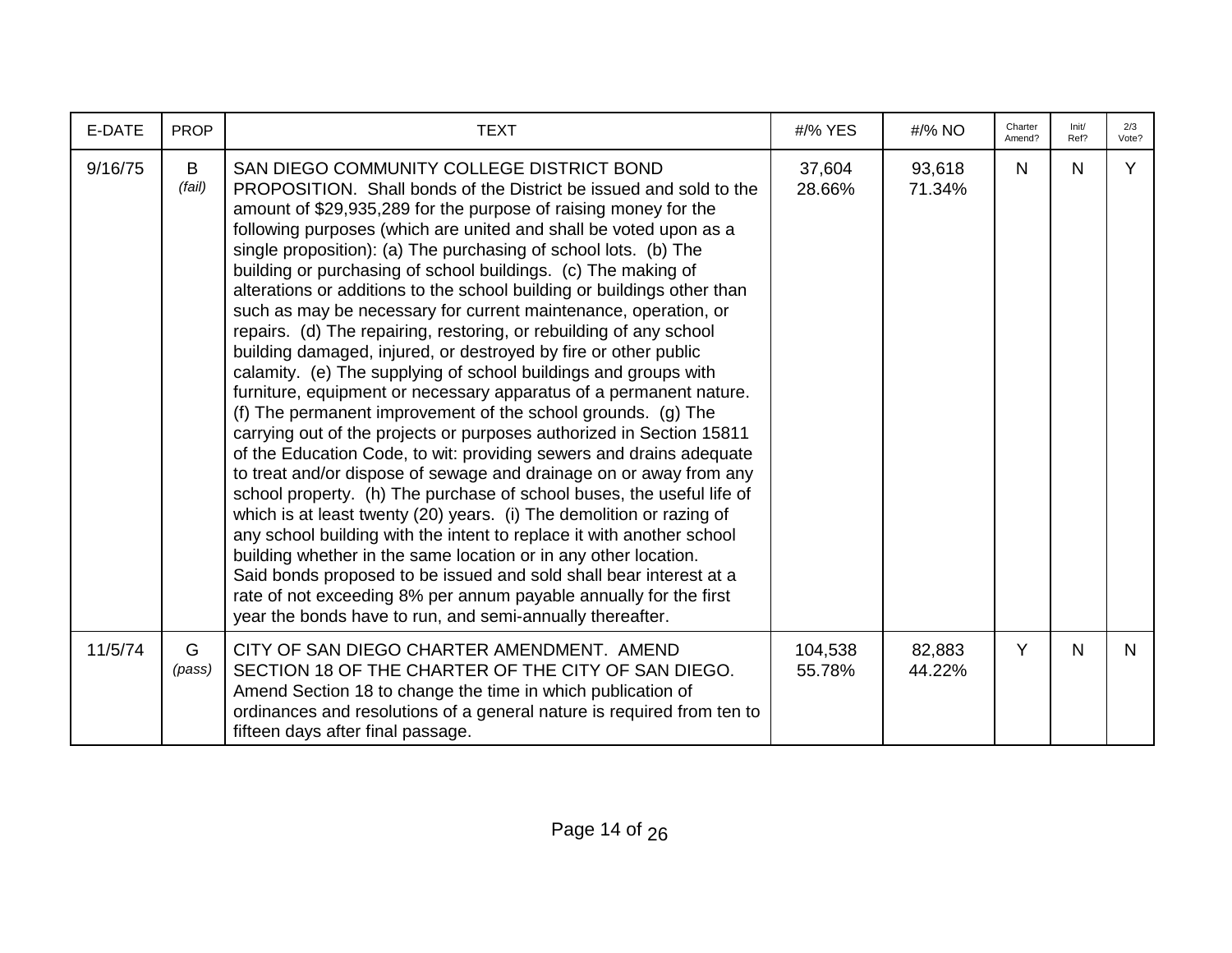| E-DATE  | <b>PROP</b>  | <b>TEXT</b>                                                                                                                                                                                                                                                                                                                                                                                                    | #/% YES           | #/% NO            | Charter<br>Amend? | Init/<br>Ref? | 2/3<br>Vote? |
|---------|--------------|----------------------------------------------------------------------------------------------------------------------------------------------------------------------------------------------------------------------------------------------------------------------------------------------------------------------------------------------------------------------------------------------------------------|-------------------|-------------------|-------------------|---------------|--------------|
| 11/5/74 | H<br>(fail)  | CITY OF SAN DIEGO CHARTER AMENDMENT. AMEND<br>SECTION 113 OF THE CHARTER OF THE CITY OF SAN DIEGO.<br>Amend Section 113 to provide that the Purchasing Agent rather than<br>the City Clerk publish the notice calling for bids on City contracts for<br>official advertising and that the notice be published for one day rather<br>than ten.                                                                  | 73,968<br>39.51%  | 113,238<br>60.49% | Y                 | N             | N.           |
| 11/5/75 |              | THERE WAS NO PROPOSITION "I" ON THE 11/5/74 BALLOT.                                                                                                                                                                                                                                                                                                                                                            |                   |                   |                   |               |              |
| 11/5/74 | J<br>(fail)  | CITY OF SAN DIEGO CHARTER AMENDMENT. AMEND<br>SECTION 98 OF THE CHARTER OF THE CITY OF SAN DIEGO.<br>Amend Section 98 to change the right of the Manager to make<br>alterations in contracts without Council approval from an amount not<br>to exceed \$500 to an amount which does not exceed 10% of the<br>original contract price or \$10,000 in the aggregate.                                             | 65,613<br>34.66%  | 123,682<br>65.34% | Y                 | N             | N.           |
| 11/5/74 | K.<br>(fail) | CITY OF SAN DIEGO CHARTER AMENDMENT. AMEND<br>SECTION 35 OF THE CHARTER OF THE CITY OF SAN DIEGO.<br>Amend Section 35 to change the limit for purchases of supplies,<br>materials, equipment and insurance without advertising for sealed<br>bids from \$5,000 to \$10,000 and to change the limit for purchases<br>without Council approval from \$1,000 to \$10,000 when competitive<br>prices are obtained. | 63,058<br>33.35%  | 126,043<br>66.65% | Y                 | $\mathsf{N}$  | N.           |
| 11/5/74 | (pass)       | CITY OF SAN DIEGO CHARTER AMENDMENT. AMEND<br>SECTION 12 OF THE CHARTER OF THE CITY OF SAN DIEGO.<br>Amend Section 12 to require Council members, including the Mayor,<br>to devote full time to the duties of their office and not engage in any<br>outside employment, trade, business or profession which interferes<br>or conflicts with those duties.                                                     | 116,446<br>60.42% | 76,295<br>39.58%  | Y                 | $\mathsf{N}$  | N            |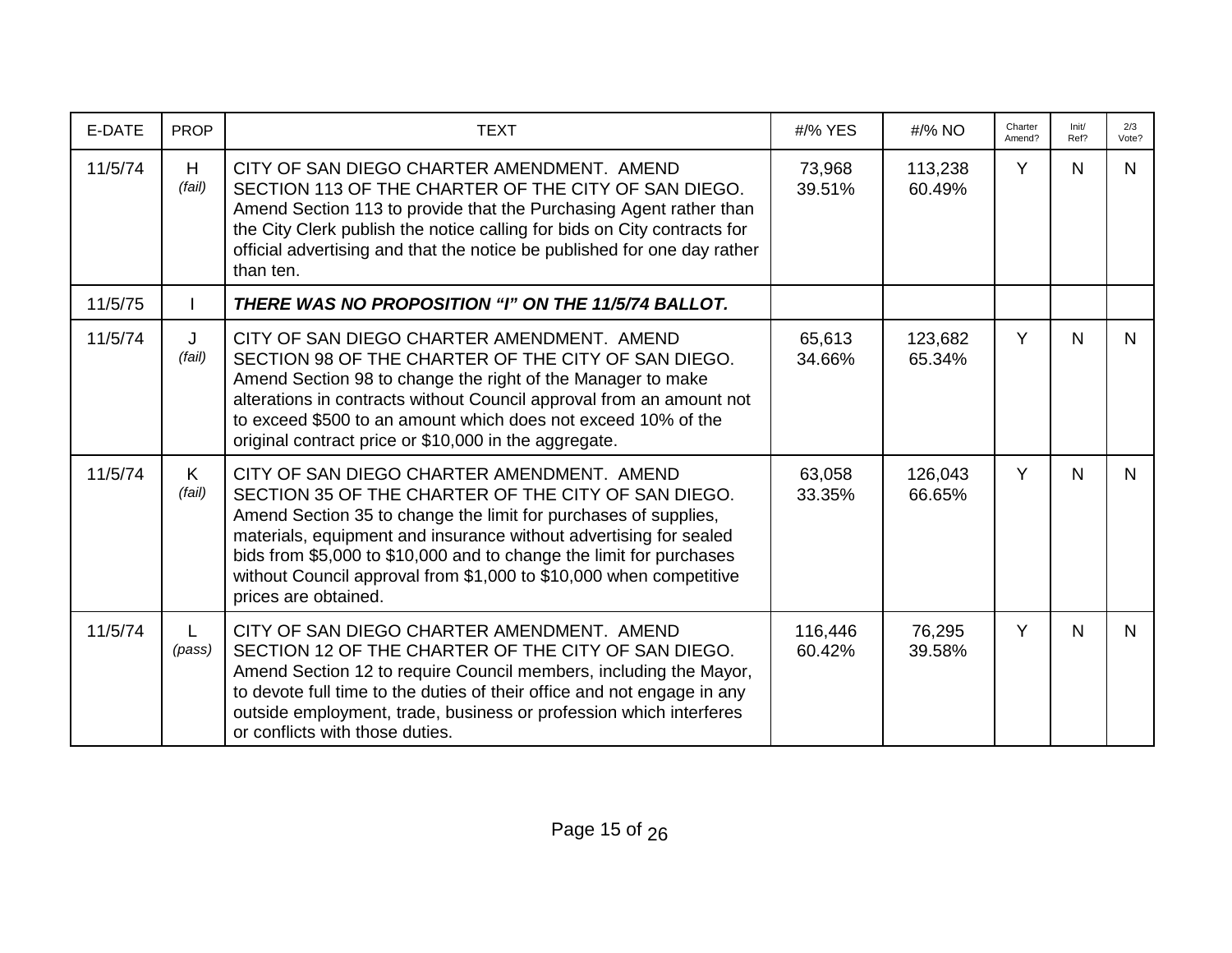| E-DATE  | <b>PROP</b>            | <b>TEXT</b>                                                                                                                                                                                                                                                                                                                                                                                                                                                                                                                                                                                                                | #/% YES           | #/% NO            | Charter<br>Amend? | Init/<br>Ref? | 2/3<br>Vote? |
|---------|------------------------|----------------------------------------------------------------------------------------------------------------------------------------------------------------------------------------------------------------------------------------------------------------------------------------------------------------------------------------------------------------------------------------------------------------------------------------------------------------------------------------------------------------------------------------------------------------------------------------------------------------------------|-------------------|-------------------|-------------------|---------------|--------------|
| 11/5/74 | M<br>(fail)            | CITY OF SAN DIEGO CHARTER AMENDMENT. AMEND<br>SECTION 120 OF THE CHARTER OF THE CITY OF SAN DIEGO.<br>Amend Section 120 to limit the 5 percent credit on Civil Service<br>examinations for former members of the United States Armed Forces<br>to a 5-year period and, among other clarifying changes, to change<br>certain phrases and words in the section from "Army, Navy, Marine<br>Corps, or any division thereof" to "the United States Armed Forces,"<br>from "wife" to "spouse," from "widow" to "surviving spouse," and from<br>"United States Veterans' Bureau" to "United States Veterans'<br>Administration." | 86,646<br>45.39%  | 104,236<br>54.61% | Y                 | N             | N.           |
| 6/4/74  | B<br>(pass)            | CITY OF SAN DIEGO CHARTER AMENDMENT. AMEND<br>SECTION 144 OF THE CHARTER OF THE CITY OF SAN DIEGO.<br>Shall Section 144 of the Charter of The City of San Diego be<br>amended to expand the City Employees Retirement Board of<br>Administration from eleven (11) to thirteen (13) members and provide<br>that one of the two additional members be a retired City employee?                                                                                                                                                                                                                                               | 80,727<br>51.00%  | 77,572<br>49.00%  | Y                 | N             | N            |
| 6/4/74  | $\mathsf{C}$<br>(pass) | CITY OF SAN DIEGO CHARTER AMENDMENT. AMEND<br>SECTIONS 39, 88 AND 89 OF THE CHARTER OF THE CITY OF<br>SAN DIEGO. Shall sections 39, 88 and 89 of the Charter of The City<br>of San Diego be amended to enable the City Auditor to use a<br>standard length reporting period in his reports to the City Manager<br>and City Council regarding the financial transactions of the City?                                                                                                                                                                                                                                       | 101,903<br>67.26% | 49,594<br>32.74%  | Υ                 | N             | N.           |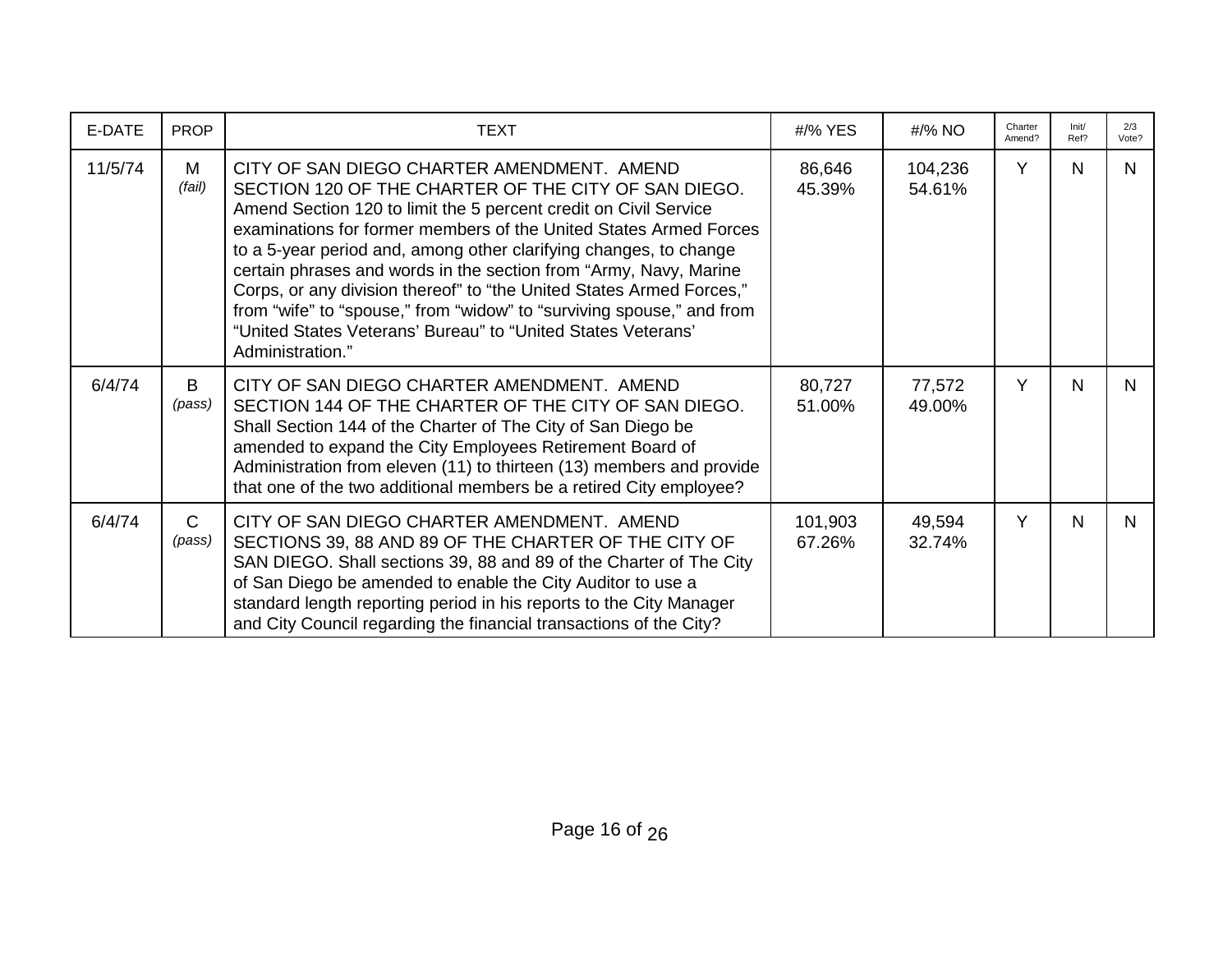| E-DATE  | <b>PROP</b>            | <b>TEXT</b>                                                                                                                                                                                                                                                                                                                                                                                                                                                                                                                                                                                                                                                                                                                                                                                                                                                                                                                                                                                                                                                                                                                                                                          | #/% YES          | #/% NO            | Charter<br>Amend? | Init/<br>Ref? | 2/3<br>Vote? |
|---------|------------------------|--------------------------------------------------------------------------------------------------------------------------------------------------------------------------------------------------------------------------------------------------------------------------------------------------------------------------------------------------------------------------------------------------------------------------------------------------------------------------------------------------------------------------------------------------------------------------------------------------------------------------------------------------------------------------------------------------------------------------------------------------------------------------------------------------------------------------------------------------------------------------------------------------------------------------------------------------------------------------------------------------------------------------------------------------------------------------------------------------------------------------------------------------------------------------------------|------------------|-------------------|-------------------|---------------|--------------|
| 11/6/73 | B<br>(fail)            | CITY OF SAN DIEGO CHARTER AMENDMENTS. Shall the form<br>and structure of the City government be changed to require the<br>Mayor to:<br>-- submit the City Budget to the Council, with authority to reduce but<br>not increase the budget as he receives it back from the Council;<br>--be legally responsible and accountable to the people as the City's<br>directly elected Chief Executive;<br>--obtain the consent of the Council to his appointment or removal of<br>the Manager;<br>--specify in writing his justification for exercising the limited veto<br>power;<br>--give direction to the City Manager;<br>Shall the Council as the City's directly elected Legislative body,<br>consisting of nine members not including the Mayor, be authorized<br>to:<br>--approve the budget submitted by the Mayor;<br>--employ an analyst responsible to the Council to make independent<br>analysis of the budget submitted by the Mayor;<br>--withhold necessary consent from the Mayor's appointment or<br>removal of the Manager;<br>--override mayoral veto by a 2/3 vote,<br>by amending or adding Sections 4, 7, 11, 12, 13, 17, 18, 21, 22, 24,<br>25, 27, 28, 29 and 69? | 62,078<br>37.91% | 101,690<br>62.09% | Y                 | N             | N.           |
| 11/6/73 | $\mathsf{C}$<br>(fail) | CITY OF SAN DIEGO CHARTER AMENDMENT. Shall the power to<br>redistrict the City into council districts be vested in a Redistricting<br>Commission consisting of seven persons appointed by the Mayor<br>and confirmed by the Council with the duty to redistrict the City from<br>time to time as required under the law, such redistricting to be<br>implemented by ordinances enacted by the Council by adding<br>Section 41(d) to the City Charter?                                                                                                                                                                                                                                                                                                                                                                                                                                                                                                                                                                                                                                                                                                                                | 61,262<br>39.85% | 92,479<br>60.15%  | Y                 | $\mathsf{N}$  | N.           |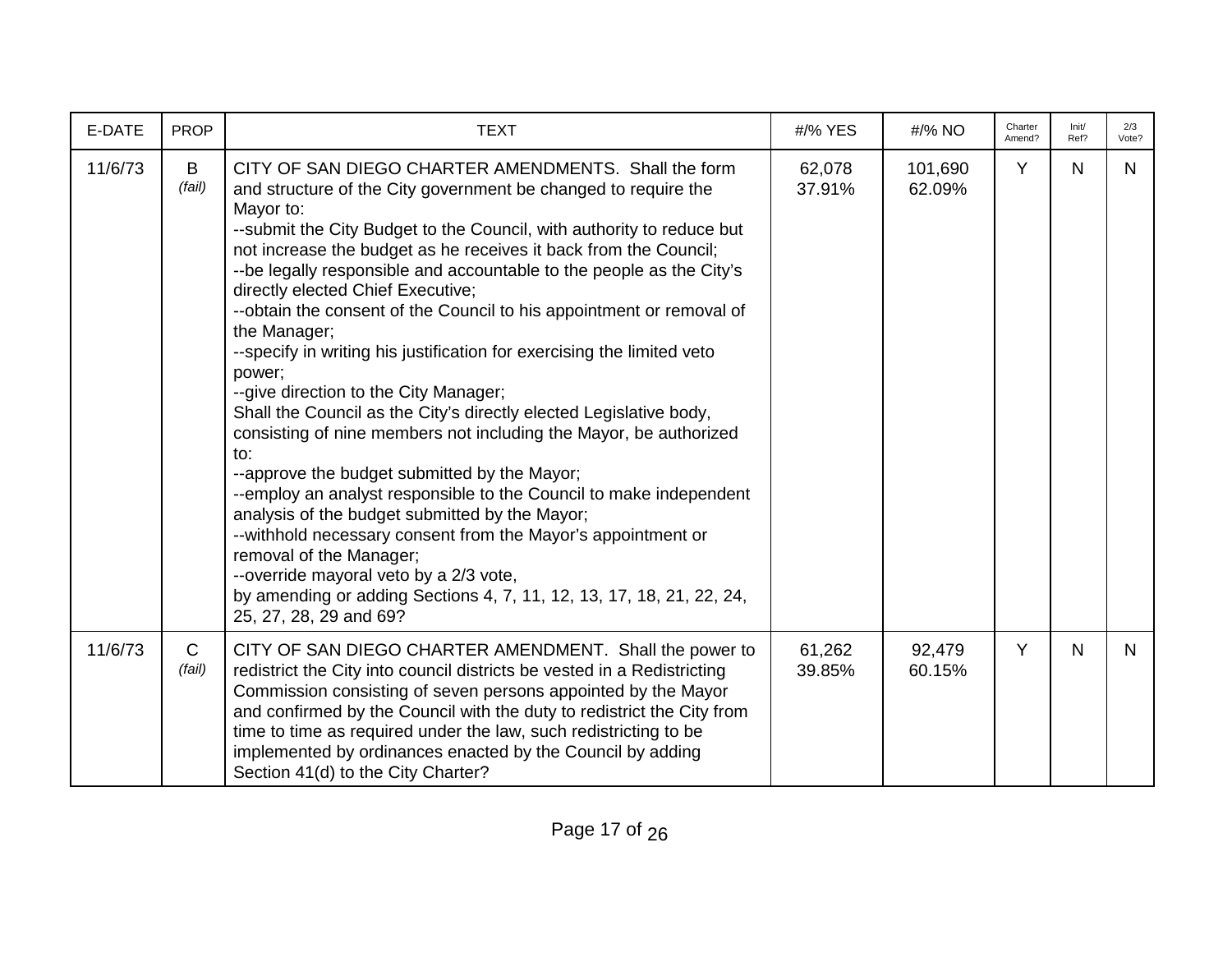| E-DATE  | <b>PROP</b> | TEXT                                                                                                                                                                                                                                                                                                                                                                                                                                                                                                                                                                                                                                                                                                                          | #/% YES          | #/% NO           | Charter<br>Amend? | Init/<br>Ref? | 2/3<br>Vote? |
|---------|-------------|-------------------------------------------------------------------------------------------------------------------------------------------------------------------------------------------------------------------------------------------------------------------------------------------------------------------------------------------------------------------------------------------------------------------------------------------------------------------------------------------------------------------------------------------------------------------------------------------------------------------------------------------------------------------------------------------------------------------------------|------------------|------------------|-------------------|---------------|--------------|
| 11/6/73 | D<br>(fail) | CITY OF SAN DIEGO CHARTER AMENDMENTS. Shall members<br>of the City Council be nominated and elected by district by amending<br>Sections 5, 7 and 10 of the Charter of The City of San Diego?                                                                                                                                                                                                                                                                                                                                                                                                                                                                                                                                  | 59,494<br>40.29% | 88,156<br>59.71% | Y                 | N             | N.           |
| 11/6/73 | E<br>(pass) | CITY OF SAN DIEGO CHARTER AMENDMENTS. Shall an<br>independent seven-man Commission appointed by the Civil Service<br>Commission be empowered to set the salaries of the Mayor and the<br>Council, subject however, to the right of the people to exercise the<br>referendum on any ordinance adopting the salaries so set and<br>suspending the effectiveness of any change until a vote of the people<br>thereon at the next statewide general election by adding Sections<br>12.1, 24.1 and 41.1 to the City Charter?                                                                                                                                                                                                       | 85,286<br>57.1%  | 64,078<br>42.83% | Y                 | N             | N.           |
| 11/6/73 | F<br>(fail) | CITY OF SAN DIEGO CHARTER AMENDMENTS. Shall an<br>Employee-Employer Relations Panel of five members be created as<br>a fact finding body before which any impasse in negotiations<br>between the City and its representatives as employer, and<br>employees by their representatives may be heard with respect to<br>wages, hours and conditions of employment with the power to make<br>recommendations to the parties concerned and further providing that<br>in the event the parties are unable to reach agreement on such<br>recommendations, then any unresolved issues shall be submitted to<br>the City Council by amending Sections 118 and 130 and adding<br>Section 130.1 to the Charter of The City of San Diego? | 58,614<br>38.82% | 92,373<br>61.18% | Y                 | N             | N.           |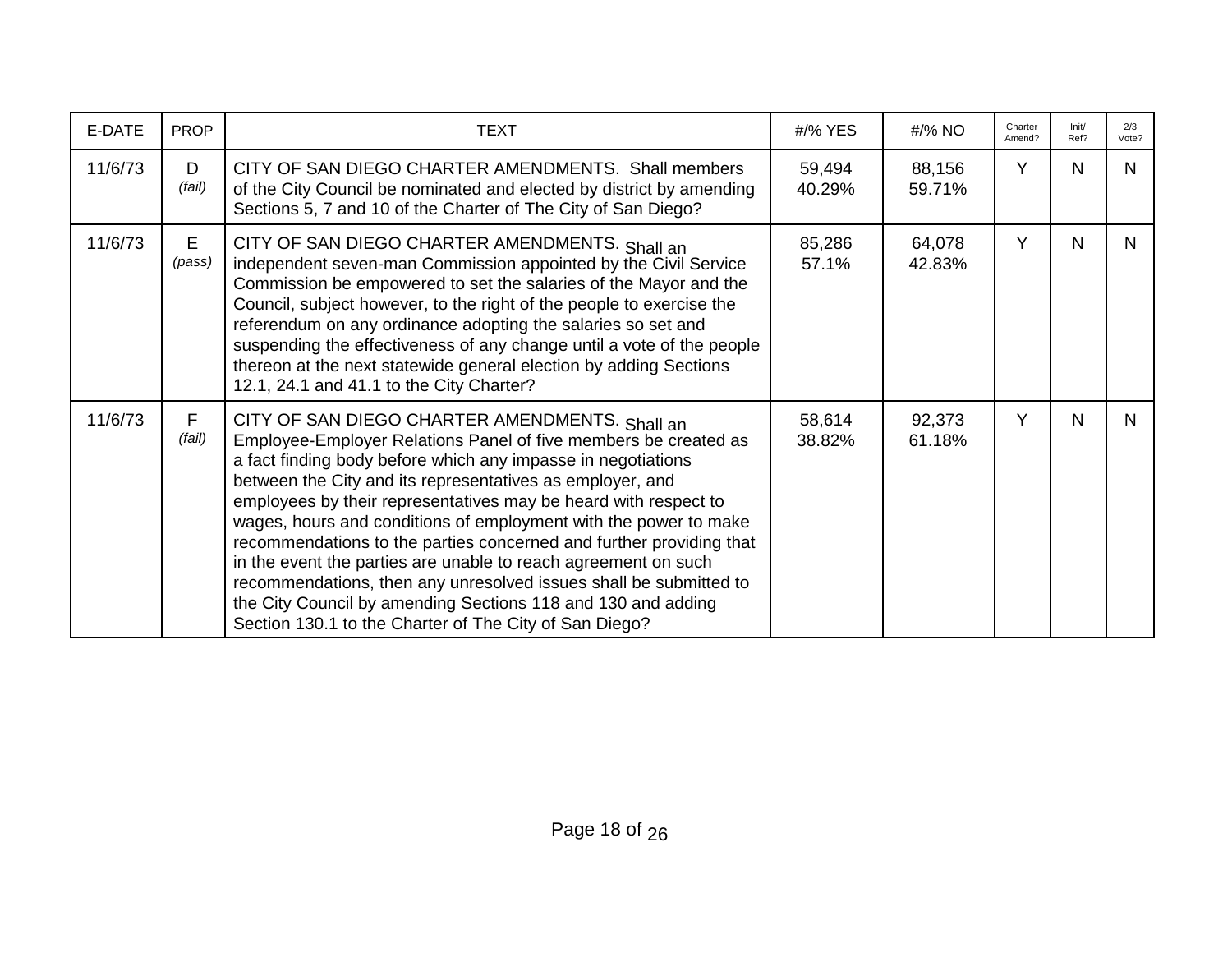| E-DATE  | <b>PROP</b>  | <b>TEXT</b>                                                                                                                                                                                                                                                                                                                                                                                                                                                                                                                                        | #/% YES           | #/% NO            | Charter<br>Amend? | Init/<br>Ref? | 2/3<br>Vote? |
|---------|--------------|----------------------------------------------------------------------------------------------------------------------------------------------------------------------------------------------------------------------------------------------------------------------------------------------------------------------------------------------------------------------------------------------------------------------------------------------------------------------------------------------------------------------------------------------------|-------------------|-------------------|-------------------|---------------|--------------|
| 11/6/73 | G<br>(fail)  | CITY OF SAN DIEGO CHARTER AMENDMENT. Shall the City<br>Council by ordinance be empowered to establish rules and<br>procedures for the arbitrations of employee grievances providing for<br>the selection of an independent third party whose decision shall be<br>final and binding, such arbitration, however, to exclude any<br>arbitration with respect to any deadlock in Employer-Employee<br>negotiations seeking to establish wages, hours or conditions of<br>employment by adding Section 119 to the Charter of The City of San<br>Diego? | 55,131<br>36.72%  | 95,006<br>63.28%  | Y                 | N             | N.           |
| 11/6/73 | H<br>(pass)  | CITY OF SAN DIEGO CHARTER AMENDMENT. Shall the City's fire<br>fighters be included within the Civil Service merit system effective<br>July 1, 1974 by amending Section 58 of the Charter of The City of<br>San Diego?                                                                                                                                                                                                                                                                                                                              | 121,070<br>78.87% | 32,433<br>21.13%  | Y                 | N             | N            |
| 11/6/73 |              | THERE WAS NO PROPOSITION "I" ON THE 11/6/73 BALLOT.                                                                                                                                                                                                                                                                                                                                                                                                                                                                                                |                   |                   |                   |               |              |
| 11/6/73 | J<br>(fail)  | CITY OF SAN DIEGO CHARTER AMENDMENT. Shall assistants to<br>the Mayor and Council be provided in the unclassified service of the<br>City by amending Section 117 of the City Charter?                                                                                                                                                                                                                                                                                                                                                              | 36,092<br>24.56%  | 110,857<br>75.44% | Y                 | N             | N.           |
| 11/6/73 | K.<br>(pass) | CITY OF SAN DIEGO CHARTER AMENDMENTS. Shall members<br>of City Commissions, Boards, Committees and Panels be selected<br>so that all segments of the community are fairly represented, and to<br>provide that references to one gender include the other by adding<br>Sections 42 and 224 to the City Charter?                                                                                                                                                                                                                                     | 80,432<br>53.18%  | 70,820<br>46.82%  | Y                 | N             | N.           |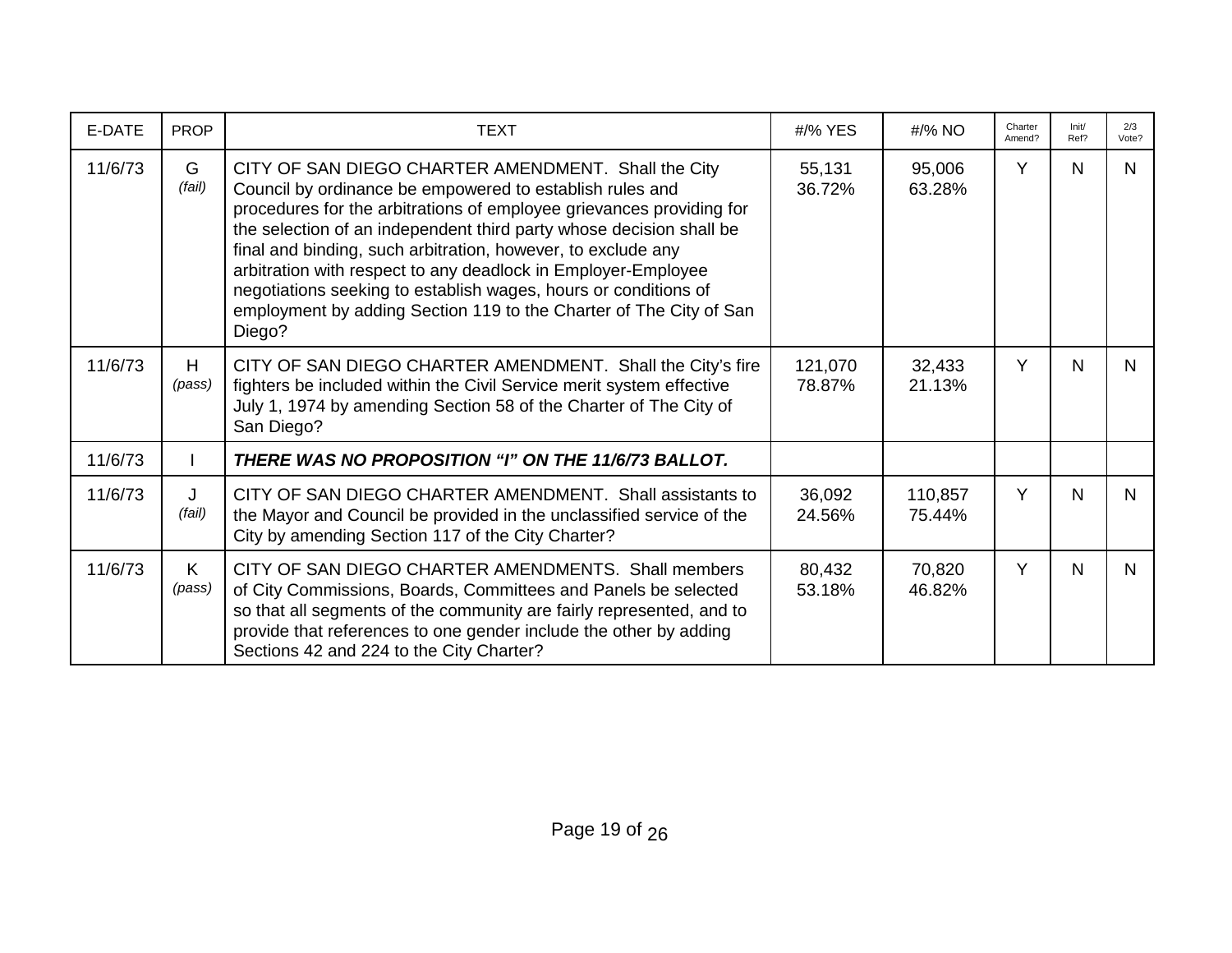| E-DATE  | <b>PROP</b> | <b>TEXT</b>                                                                                                                                                                                                                                                                                                                                                                                                                                                                                                                                                                                                                                                                                                  | #/% YES           | #/% NO            | Charter<br>Amend? | Init/<br>Ref? | 2/3<br>Vote? |
|---------|-------------|--------------------------------------------------------------------------------------------------------------------------------------------------------------------------------------------------------------------------------------------------------------------------------------------------------------------------------------------------------------------------------------------------------------------------------------------------------------------------------------------------------------------------------------------------------------------------------------------------------------------------------------------------------------------------------------------------------------|-------------------|-------------------|-------------------|---------------|--------------|
| 9/18/73 | A<br>(fail) | CITY OF SAN DIEGO PARKS AND RECREATION FACILITIES<br>BOND PROPOSAL. Shall the City incur a bonded indebtedness in<br>the principal amount of twenty-five million dollars (\$25,000,000) to<br>permit the acquisition, construction and completion of parks, beaches<br>and other recreational facilities, with sixty-nine percent (69%) of the<br>total bonds authorized to be allocated for neighborhood and<br>community parks, beaches and other recreational facilities, eighteen<br>percent (18%) to be allocated for Balboa Park and thirteen percent<br>(13%) for Mission Bay Park?                                                                                                                   | 61,794<br>54.03%  | 52,585<br>45.97%  | N                 | N             | Y            |
| 9/18/73 | B<br>(fail) | CITY OF SAN DIEGO PARK RESERVE BOND PROPOSITION.<br>Two-thirds (2/3) of the City's Environmental Growth Fund, derived<br>from gas and electric franchise fees, must be used to pay debt<br>service on bonds used to acquire, improve, or maintain park reserve<br>lands for park and recreation purposes.<br>Shall the City incur a general obligation bonded indebtedness in the<br>principal amount of twenty-two million five hundred thousand dollars<br>(\$22,500,000) for the acquisition and improvement of Park Reserve<br>lands, pledging in payment of principal and interest thereon two-<br>thirds (2/3) of the Environmental Growth Fund authorized by the<br>Charter of The City of San Diego? | 64,048<br>56.14%  | 50,032<br>43.86%  | N                 | N             | Y            |
| 11/7/72 | B<br>(fail) | CITY OF SAN DIEGO BALBOA PARK ELECTRIC BUILDING CASA<br>DEL PACIFICO BOND PROPOSAL. To augment any funds<br>available from private or public sources and to improve, develop and<br>expand the historical, educational, and recreational services of The<br>City of San Diego shall the City incur a bonded indebtedness in the<br>principal amount of Five Million Dollars (\$5,000,000) to permit the<br>acquisition, construction, or completion of a new structure to be<br>known as Casa del Pacifico to replace the old Electric Building in<br>Balboa Park?                                                                                                                                           | 132,615<br>45.12% | 161,292<br>54.88% | N                 | $\mathsf{N}$  | Y            |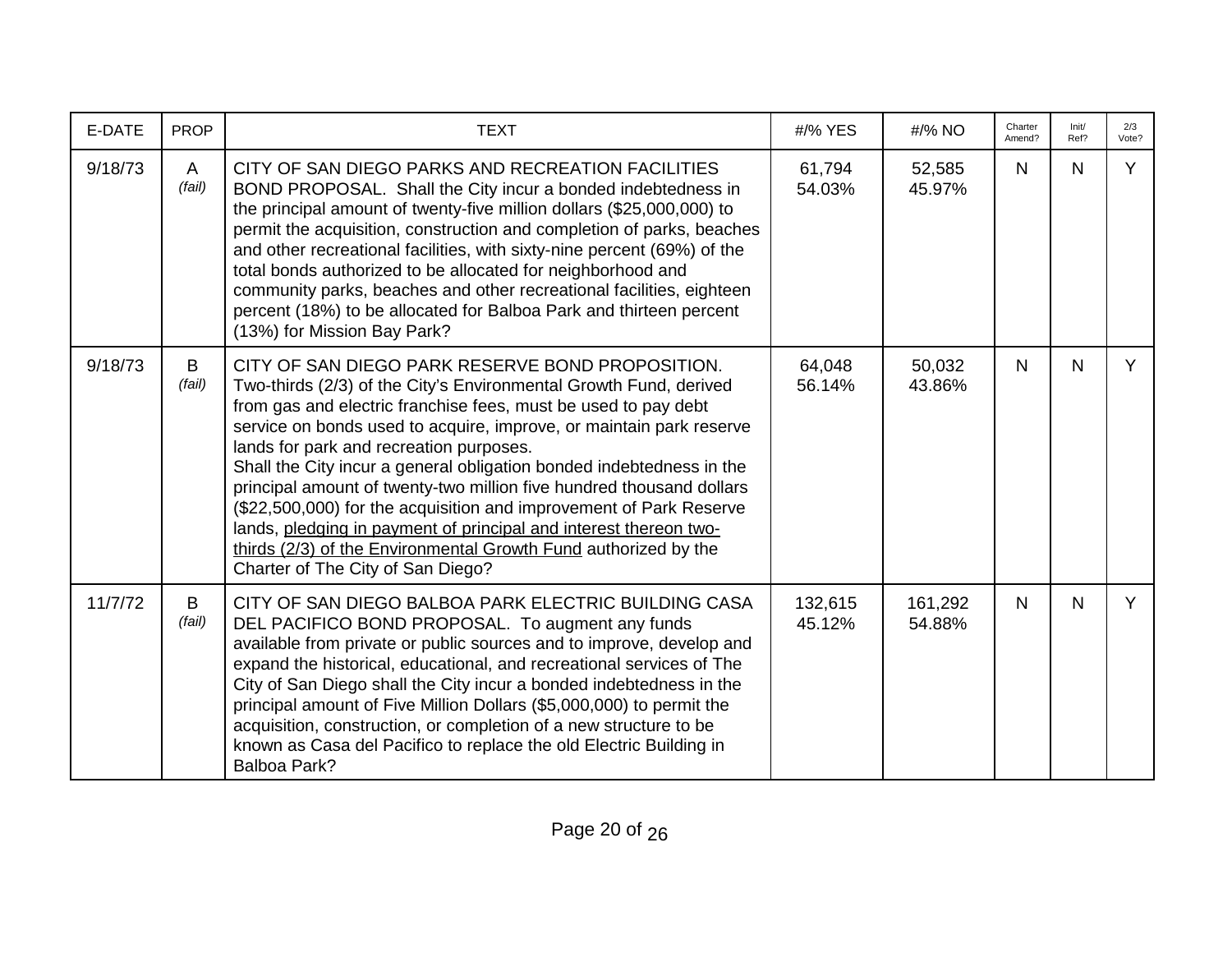| E-DATE  | <b>PROP</b>            | <b>TEXT</b>                                                                                                                                                                                                                                                                                                                                                                                                                                                                                                            | #/% YES           | #/% NO            | Charter<br>Amend? | Init/<br>Ref? | 2/3<br>Vote? |
|---------|------------------------|------------------------------------------------------------------------------------------------------------------------------------------------------------------------------------------------------------------------------------------------------------------------------------------------------------------------------------------------------------------------------------------------------------------------------------------------------------------------------------------------------------------------|-------------------|-------------------|-------------------|---------------|--------------|
| 11/7/72 | $\mathsf{C}$<br>(fail) | CITY OF SAN DIEGO BALBOA PARK FORD BUILDING AERO-<br>SPACE MUSEUM BOND PROPOSAL. To improve, develop and<br>expand the historical, educational, and recreational services of The<br>City of San Diego shall the City incur a bonded indebtedness in the<br>principal amount of One Million Six Hundred Seventy Thousand<br>Dollars (\$1,670,000) to permit the modification, repair and<br>rehabilitation of the Ford Building in Balboa Park for the purpose of<br>relocating the Aero-Space Museum in said building? | 162,402<br>55.35% | 131,012<br>44.65% | N                 | N             | Y            |
| 11/7/72 | D<br>(pass)            | INITIATIVE MEASURE LIMITING THE HEIGHT OF BUILDINGS IN<br>THE COASTAL ZONE IN THE CITY OF SAN DIEGO. Shall the<br>people of the City of San Diego ordain that buildings to be built in the<br>Coastal Zone shall be 30 feet or less in height? The Coastal Zone for<br>this ordinance shall be that portion of the City west of Interstate 5,<br>except the area bounded by National City on the south, San Diego<br>Bay on the west and Laurel Street on the north.                                                   | 186,007<br>63.06% | 108,968<br>36.94% | N                 | init          | N            |
| 11/7/72 | E.<br>(pass)           | CITY OF SAN DIEGO LOW-INCOME HOUSING PROPOSAL FOR<br>ELDERLY LOW-INCOME RESIDENTS. Shall the Housing Authority<br>of The City of San Diego develop, construct and acquire in the City of<br>San Diego, with Federal assistance, low rent housing specifically<br>designed for elderly low-income residents, not to exceed a total of<br>five hundred units, on scattered sites?                                                                                                                                        | 207,263<br>70.49% | 86,752<br>29.51%  | N                 | N             | N            |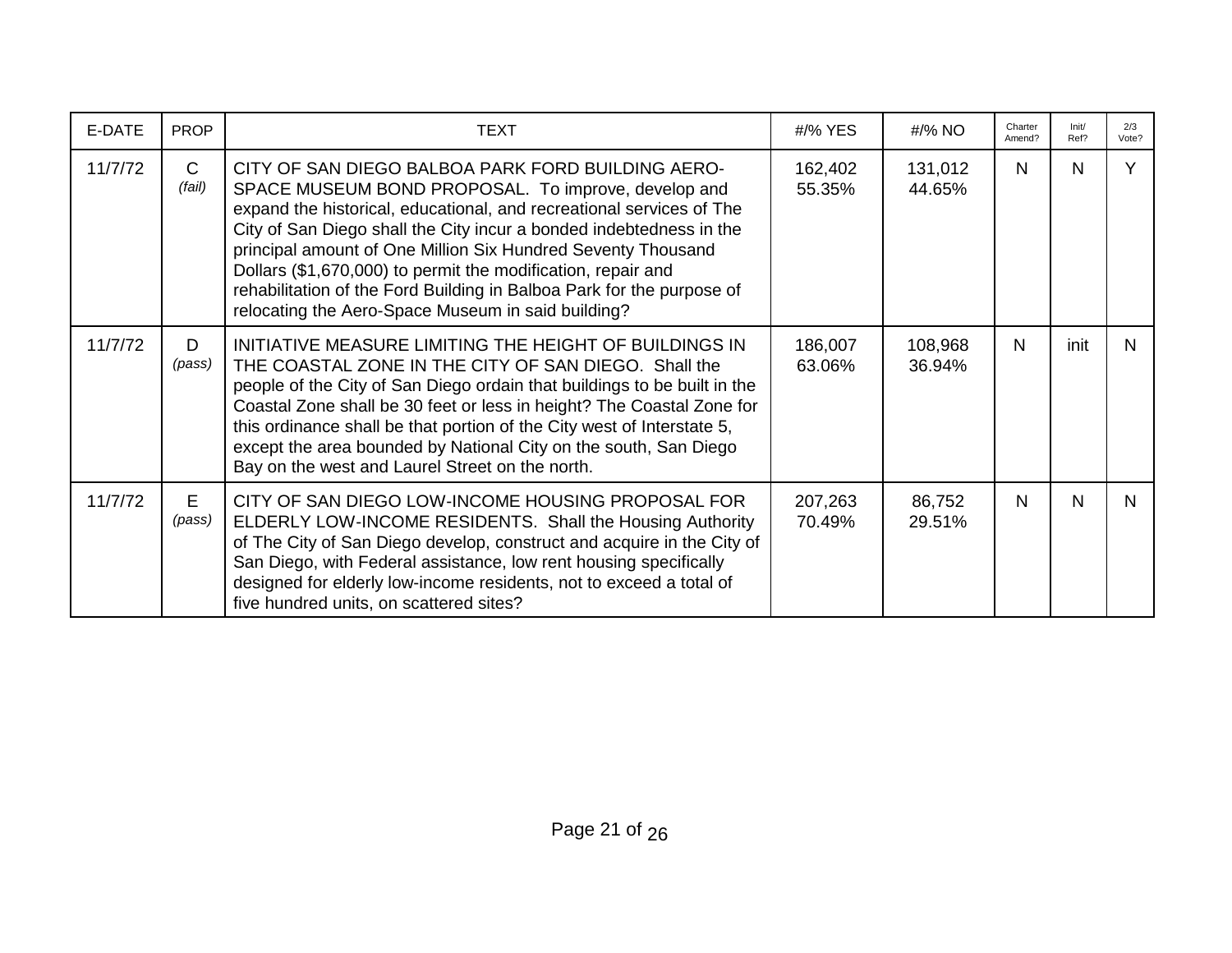| E-DATE  | <b>PROP</b> | <b>TEXT</b>                                                                                                                                                                                                                                                                                                                                                                                                                                                                                                                                                                                                                                                                                                                                                                                | #/% YES           | #/% NO            | Charter<br>Amend? | Init/<br>Ref? | 2/3<br>Vote? |
|---------|-------------|--------------------------------------------------------------------------------------------------------------------------------------------------------------------------------------------------------------------------------------------------------------------------------------------------------------------------------------------------------------------------------------------------------------------------------------------------------------------------------------------------------------------------------------------------------------------------------------------------------------------------------------------------------------------------------------------------------------------------------------------------------------------------------------------|-------------------|-------------------|-------------------|---------------|--------------|
| 11/7/72 | F<br>(fail) | CITY OF SAN DIEGO OPEN SPACE BOND PROPOSITION. The<br>people of San Diego voted last June to create the Environmental<br>Growth Fund to provide the monies to acquire open space from gas<br>and electric franchise fees paid the City. Shall the City incur a<br>general obligation bonded indebtedness in the principal amount of<br>Twenty-two Million Dollars (\$22,000,000) for the acquisition and<br>improvement of open space for park and recreational purposes,<br>pledging in payment of principal and interest thereon two-thirds of the<br>Environmental Growth Fund created by Charter vote of the people<br>for that purpose?                                                                                                                                               | 173,166<br>59.42% | 118,256<br>40.58% | $\mathsf{N}$      | N             | Y            |
| 6/6/72  | A<br>(pass) | CITY OF SAN DIEGO CHARTER AMENDMENT. ADDS SECTION<br>103.1a TO THE CHARTER OF THE CITY OF SAN DIEGO. Shall an<br>Environmental Growth Fund be created which sets aside twenty-five<br>(25) percent of revenues collected from franchises for the<br>transmission and distribution of gas, electricity and steam to be used<br>two-thirds for debt service on bonds of any nature which are<br>subsequently authorized to acquire open space for park or<br>recreational purposes and the remaining for the preservation and<br>enhancement of the environment of the City of San Diego? If no such<br>bonds are subsequently issued, the entire Environmental Growth<br>Fund must be used exclusively for the preservation and<br>enhancement of the environment of the City of San Diego. | 113,510<br>53.32% | 99,392<br>46.68%  | Y                 | N             | N.           |
| 6/6/72  | B<br>(fail) | CITY OF SAN DIEGO CHARTER AMENDMENT. AMEND<br>SECTION 12 OF THE CHARTER OF THE CITY OF SAN DIEGO.<br>Amend Section 12 to provide that the rate of pay for each<br>Councilman shall be Seven Hundred Fifty Dollars (\$750.00) per<br>month.                                                                                                                                                                                                                                                                                                                                                                                                                                                                                                                                                 | 90,334<br>41.88%  | 125,348<br>58.12% | Y                 | N             | N.           |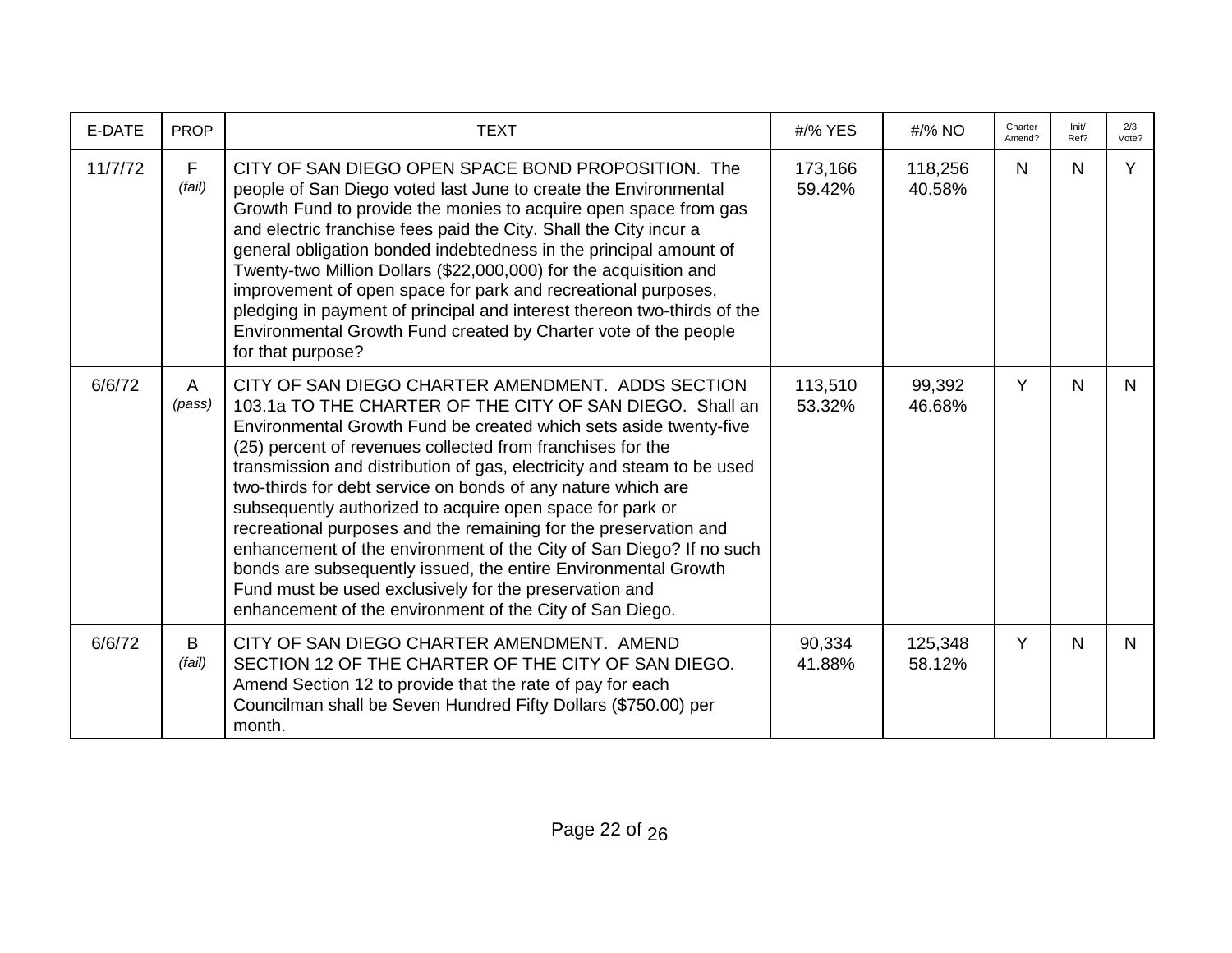| E-DATE  | <b>PROP</b>  | <b>TEXT</b>                                                                                                                                                                                                                                                                                                                                                                                                                                                                                                                                                                                                                | #/% YES           | #/% NO           | Charter<br>Amend? | Init/<br>Ref? | 2/3<br>Vote? |
|---------|--------------|----------------------------------------------------------------------------------------------------------------------------------------------------------------------------------------------------------------------------------------------------------------------------------------------------------------------------------------------------------------------------------------------------------------------------------------------------------------------------------------------------------------------------------------------------------------------------------------------------------------------------|-------------------|------------------|-------------------|---------------|--------------|
| 11/2/71 | A<br>(fail)  | CITY OF SAN DIEGO BALBOA PARK MUSEUM, GALLERY AND<br>EXHIBITION FACILITIES BOND PROPOSAL. To improve, develop<br>and expand the historical, museum, art gallery, exhibition, cultural,<br>educational and recreational services of the City, shall the City incur<br>a bonded indebtedness in the principal amount of two million eight<br>hundred fifty thousand dollars to permit the acquisition, improvement,<br>construction or completion of the Ford Building and an east wing to<br>the Fine Arts Gallery in Balboa Park, the latter only if matching funds<br>are available from private or other public sources? | 106,834<br>59.98% | 71,295<br>40.02% | N.                | N             | Y            |
| 9/21/71 | A<br>(fail)  | CITY OF SAN DIEGO CHARTER AMENDMENT: AMEND SECTION<br>12 OF THE CHARTER OF THE CITY OF SAN DIEGO. Amend<br>Section 12 to provide that Councilmen shall not engage in any<br>business or transaction or have a financial or other personal interest,<br>direct or indirect, which is incompatible with the proper discharge of<br>their duties or which would tend to impair their independence of<br>judgment or action in the performance of such duties, and that the<br>rate of pay for each Councilman shall be Seven Hundred Fifty Dollars<br>per month.                                                              | 65,783<br>43.01%  | 87,165<br>56.99% | Y                 | $\mathsf{N}$  | N            |
| 6/8/71  | L.<br>(fail) | SOLICITING THE OPINION OF THE PEOPLE OF SAN DIEGO ON<br>THE QUESTION: Shall the City Council of The City of San Diego<br>consider calling an election on the question "Shall a Charter<br>Commission be elected to propose a new charter or to revise the<br>current charter?"?                                                                                                                                                                                                                                                                                                                                            | 34,746<br>28.00%  | 89,325<br>72.00% | N.                | N             | N.           |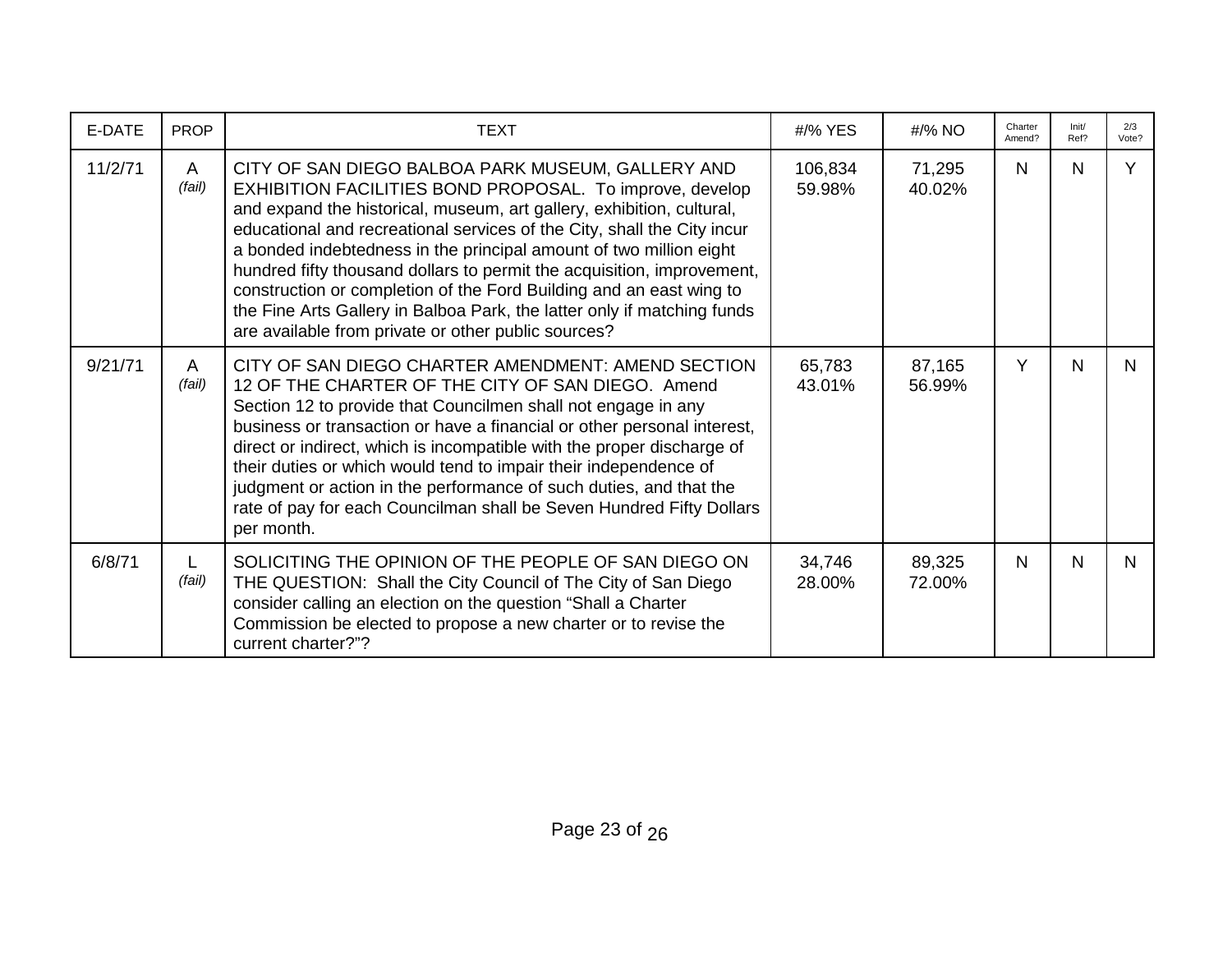| E-DATE  | <b>PROP</b>            | <b>TEXT</b>                                                                                                                                                                                                                                                                                                                                                                                                                                                                                                                                                                                                                                                                                 | #/% YES           | #/% NO            | Charter<br>Amend? | Init/<br>Ref? | 2/3<br>Vote? |
|---------|------------------------|---------------------------------------------------------------------------------------------------------------------------------------------------------------------------------------------------------------------------------------------------------------------------------------------------------------------------------------------------------------------------------------------------------------------------------------------------------------------------------------------------------------------------------------------------------------------------------------------------------------------------------------------------------------------------------------------|-------------------|-------------------|-------------------|---------------|--------------|
| 11/3/70 | B<br>(pass)            | CITY OF SAN DIEGO WILD ANIMAL PARK RECREATIONAL AND<br>EDUCATIONAL FACILITIES BOND PROPOSAL. To improve,<br>develop and expand the area of the San Pasqual Valley known as<br>the San Diego Wild Animal Park, shall the City incur a bonded<br>indebtedness in the principal amount of Six Million Dollars to permit<br>the acquisition, construction and completion of facilities to provide<br>recreational, educational, scientific, ecological and research facilities<br>in harmony with the open space concept of the valley?                                                                                                                                                         | 158,339<br>75.95% | 50,133<br>24.05%  | N                 | N             |              |
| 11/3/70 | $\mathsf{C}$<br>(fail) | CITY OF SAN DIEGO CHARTER AMENDMENTS. AMEND<br>SECTIONS 12 AND 24 OF THE CHARTER OF THE CITY OF SAN<br>DIEGO. Amend Sections 12 and 24 to provide that the Mayor and<br>Councilmen shall not engage in any business or transaction or have<br>a financial or other personal interest, direct or indirect, which is<br>incompatible with the proper discharge of their duties or which would<br>tend to impair their independence of judgment or action in the<br>performance of such duties, and that the rate of pay for the Mayor<br>shall be Fifteen Hundred Dollars per month, and the rate of pay for<br>each additional Councilman shall be Seven Hundred Fifty Dollars per<br>month. | 96,653<br>48.36%  | 103,216<br>51.64% | Y                 | N             | N            |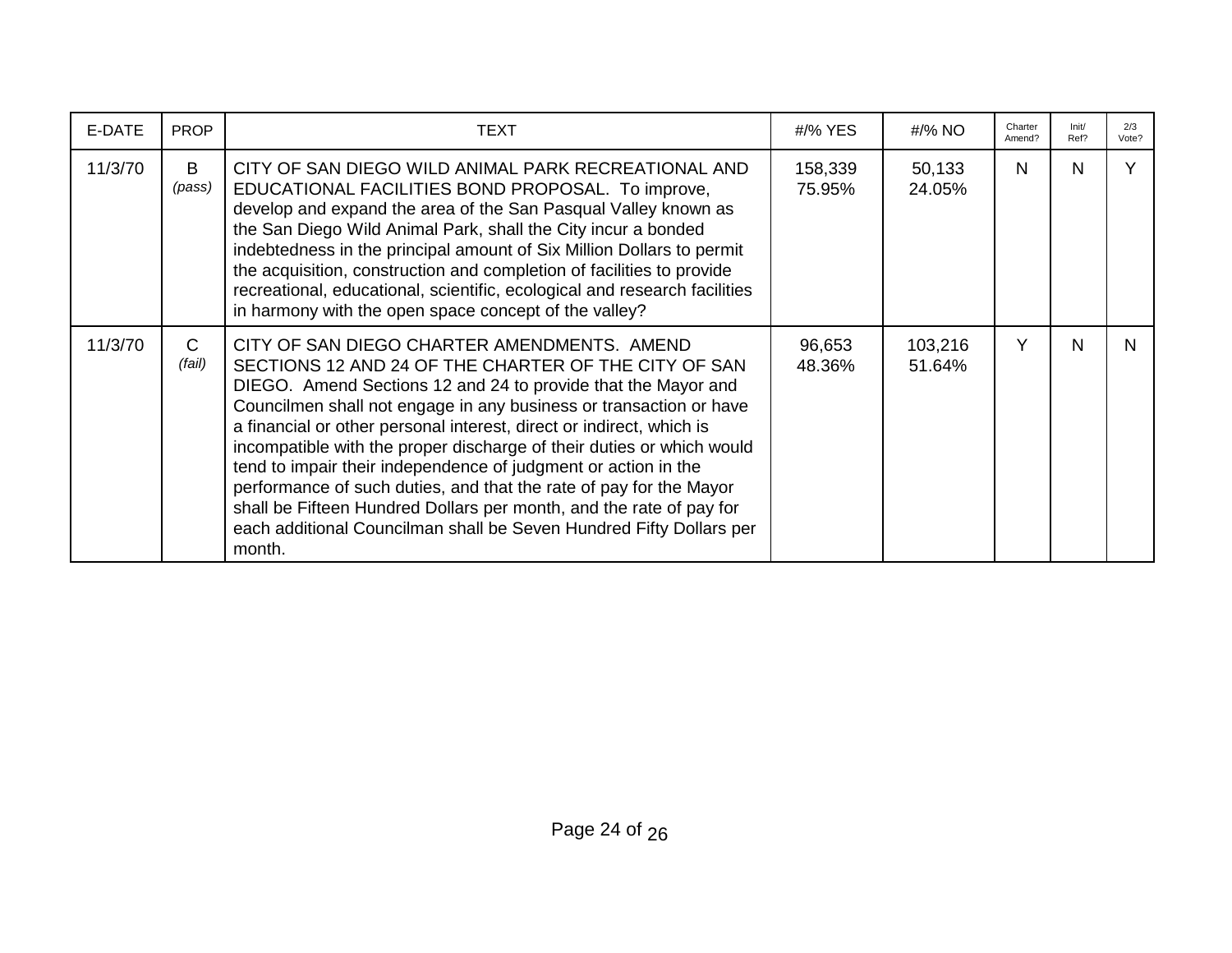| E-DATE  | <b>PROP</b> | <b>TEXT</b>                                                                                                                                                                                                                                                                                                                                                                                                                                                                                                                                                                                                                                                                                                                                                                                                                                                              | #/% YES           | #/% NO            | Charter<br>Amend? | Init/<br>Ref? | 2/3<br>Vote? |
|---------|-------------|--------------------------------------------------------------------------------------------------------------------------------------------------------------------------------------------------------------------------------------------------------------------------------------------------------------------------------------------------------------------------------------------------------------------------------------------------------------------------------------------------------------------------------------------------------------------------------------------------------------------------------------------------------------------------------------------------------------------------------------------------------------------------------------------------------------------------------------------------------------------------|-------------------|-------------------|-------------------|---------------|--------------|
| 11/3/70 | D<br>(fail) | CITY OF SAN DIEGO HISTORICAL, CULTURAL, EDUCATIONAL<br>AND RECREATIONAL FACILITIES BOND PROPOSAL. To<br>improve, develop and expand the historical, cultural, educational and<br>recreational facilities of the City, shall the City incur a bonded<br>indebtedness in the principal amount of Four Million Dollars to<br>construct, improve or otherwise provide in the City of San Diego, Old<br>Town area, a historical, cultural, educational and recreational<br>complex including buildings and related facilities necessary for<br>operation of a complete facility for the collection, preservation, and<br>presentation of historical attractions which would include but not be<br>limited to, contributions of early western modes of travel, as well as<br>fire apparatus, and railroad equipment used from the earliest<br>settlement times to the present? | 103,469<br>51.75% | 96,473<br>48.25%  | N                 | N             | Y            |
| 11/3/70 | E<br>(fail) | CITY OF SAN DIEGO CHARTER AMENDMENTS. AMEND<br>SECTIONS 70 AND 130 OF THE CHARTER OF THE CITY OF SAN<br>DIEGO. Amend Section 70 to allow the City Council to revise<br>salaries of City employees at any time during the fiscal year provided<br>sufficient funds are available and budgeted by deleting certain<br>restrictive language and unnecessary reference to specific officials;<br>and amend Section 130 by deleting language making it mandatory<br>that the Civil Service Commission furnish salary recommendations to<br>the City Council prior to the adoption of the Annual Salary Ordinance.                                                                                                                                                                                                                                                             | 52,564<br>26.62%  | 144,923<br>73.38% | Y                 | $\mathsf{N}$  | N.           |
| 6/2/70  | A<br>(fail) | CITY OF SAN DIEGO CHARTER AMENDMENT. AMEND<br>SECTION 143 OF THE CHARTER OF THE CITY OF SAN DIEGO.<br>Amend Section 143 to delete language which prevents The City of<br>San Diego from using alternate methods of funding its contributions<br>for the retirement of members of the City Employee's Retirement<br>System.                                                                                                                                                                                                                                                                                                                                                                                                                                                                                                                                               | 41,587<br>29.48%  | 99,479<br>70.52%  | Y                 | N             | N.           |